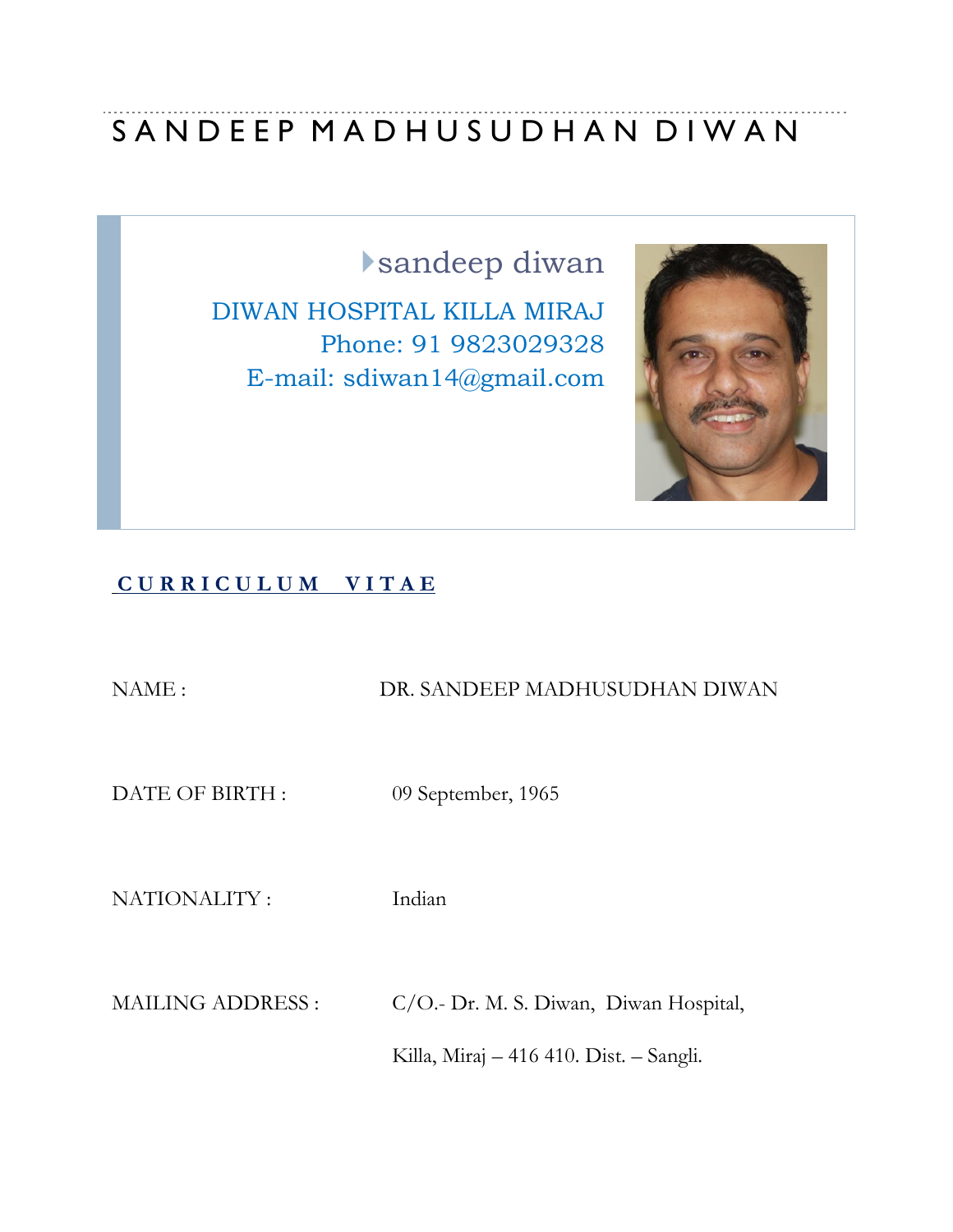## Maharashtra.

India

PRESENT ADDRESS : As Above

Phone No. – (0233) 2223627,

(0233) 2220496 ,

09823029328,

09373029328

Email - **[san\\_drsandeepe@yahoo.co.in](mailto:san_drsandeepe@yahoo.co.in)**

 **[sdiwan14@gmail.com](mailto:sdiwan14@gmail.com)**

PRESENT STATUS : Practicing Anaethesiologist.

Page 2 | [Type your phone number]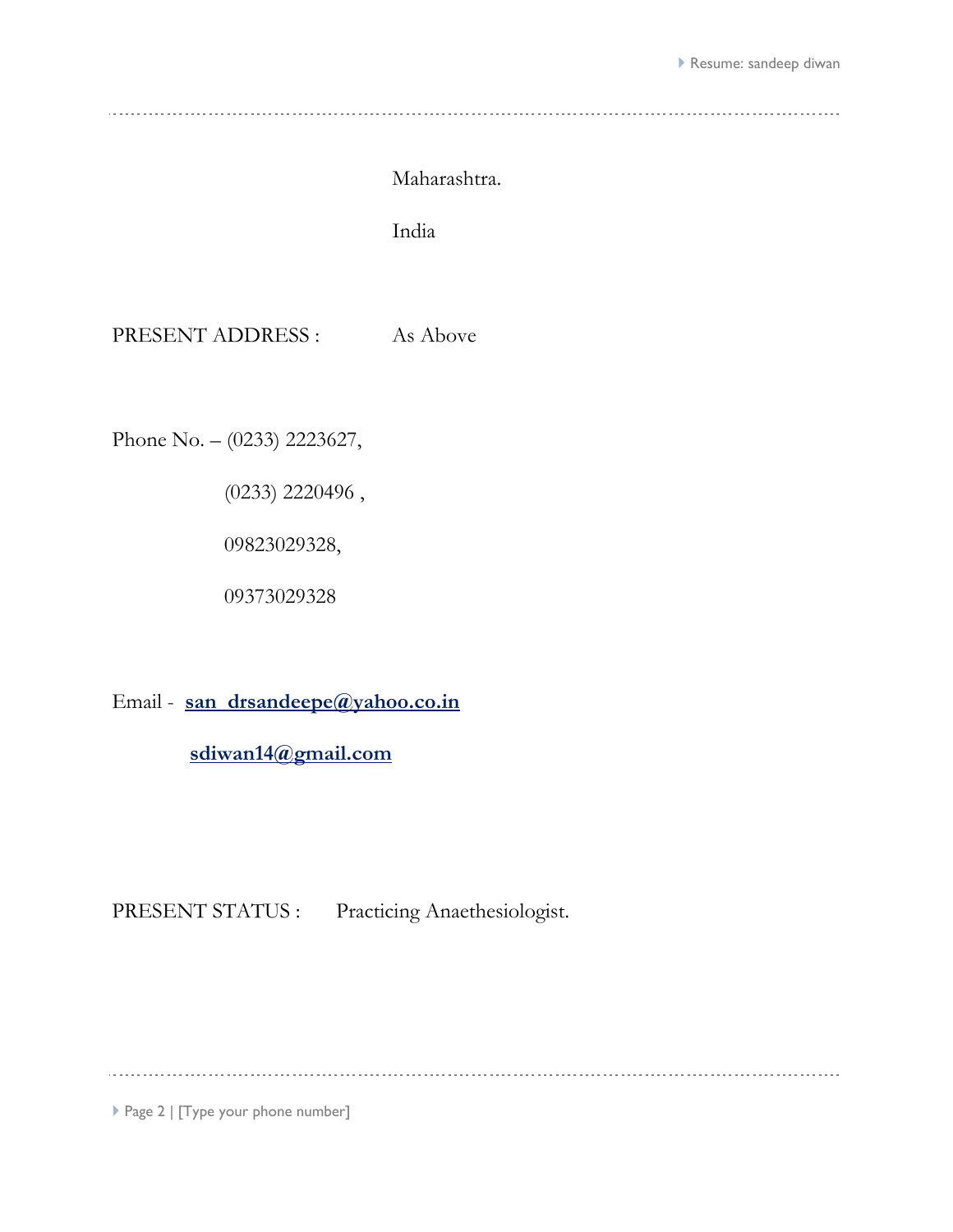# **Papers Presented at Conferences :**

1.Unsuspected, unrecognized Malignant Paraganglioma –

Anesthetist Nightmare.

Diwan s. m., Naphade. r, w

National conf. Bangalore 94.

2.Anaesthetic Management of Neonatal Surgical emergencies -

Diwan s. m., Naphade. r.w.

National conf. Bangalore 94, State Conference Belgaum 96

3.Caudal epidural in infants and neonates.

Diwan s. m., Jadhav. s.s.

National Conf. Jaipur 95

▶ Page 3 | [Type your e-mail address]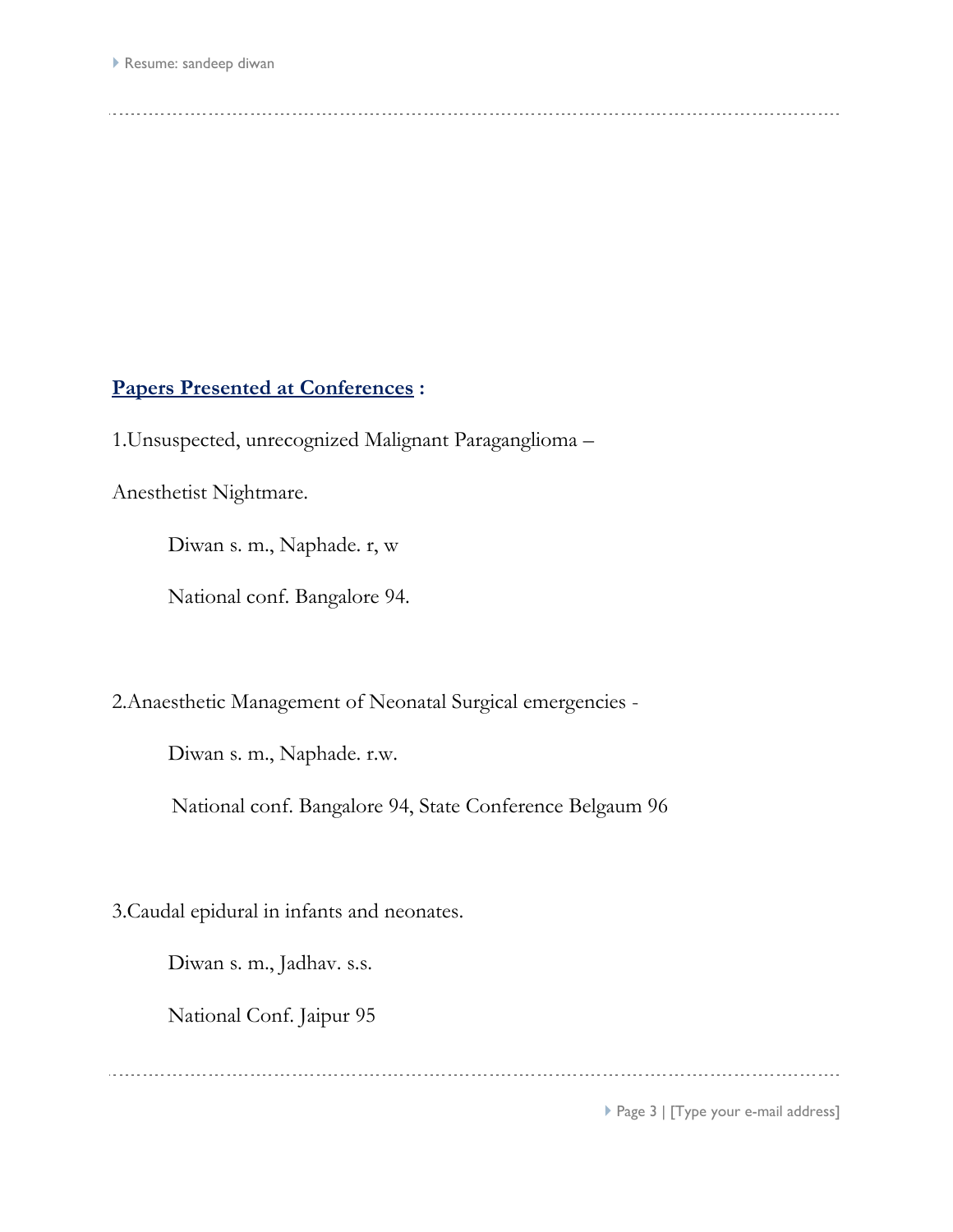4.Neonatal surgical emergencies Anaesthetic Management at Rural Hospital

Diwan s. m., Jadhav. s. s., Naphade r.w.

National conf. Jaipur 95

5.Giant Hydrocephalus – (A) case report.

Diwan s. m.,

National conf. Jaipur 95

6.Anaesthetic management of thyroid patients for extrathyroidal diseases

Diwan s. m.,

National conf. Hyderabad 96

7.Atracurium, Vecuronium and use of Laryngeal mask airway in private practice.

Diwan s. m.,

National conf. Hyderabad 96

Page 4 | [Type your phone number]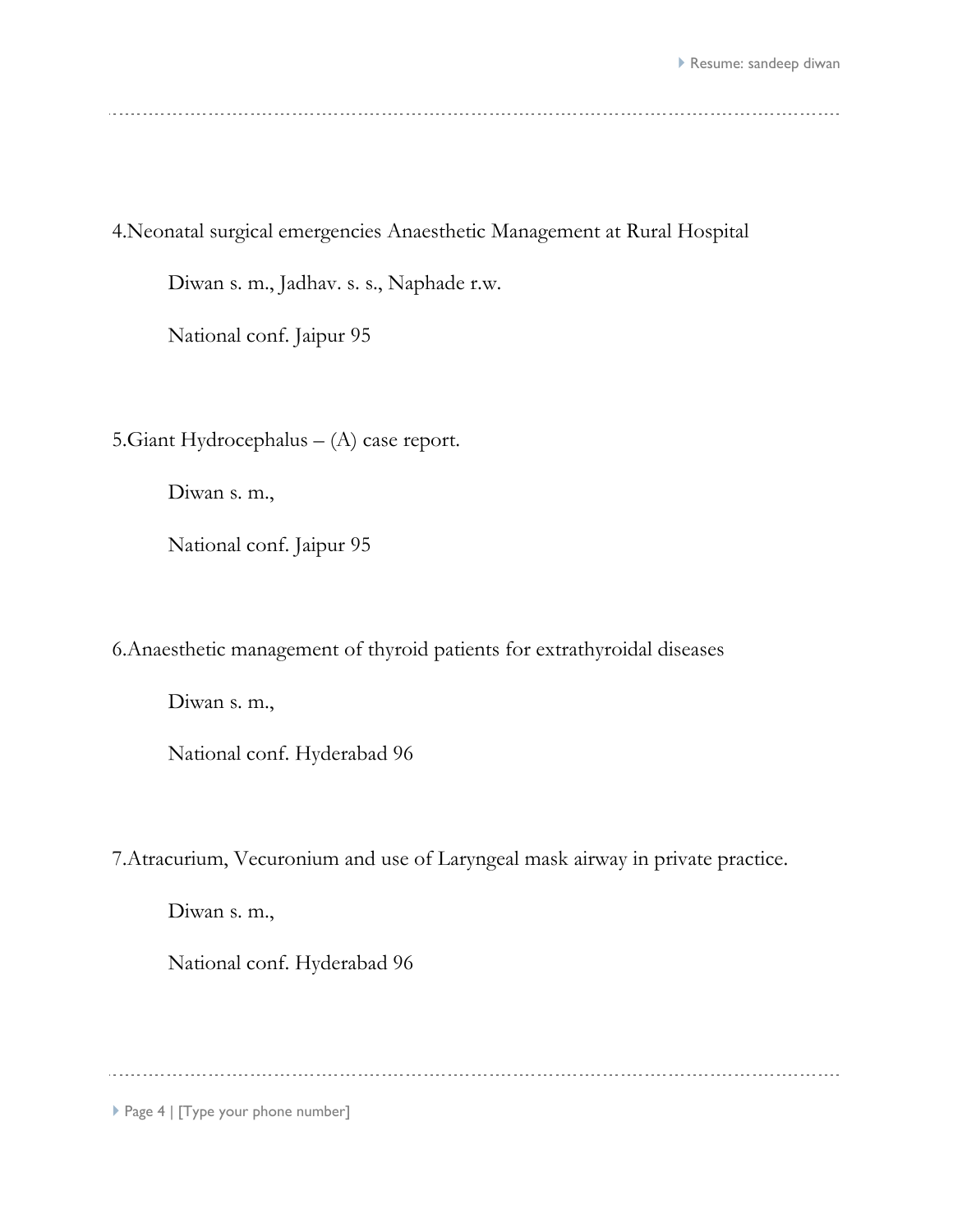8.Pheochromocytoma.

Diagnosed and undiagnosed Anaesthetic challenges.

Diwan s. m.,

State conf. Belgaum 96

9.Role of Regional anaesthesia in high risk group of patients.

Diwan s. m.,

XII National conf. Of RSACP, Pune 97.

10.Perioperative problems in anaesthetic management of CHD for noncardiac surgeries in neonates.

Diwan s.m. Jadhav s.s. (Paed. Surgeon)

XII National conf. Of RSACP, Pune 97.

11.Delayed Awakening and Recovery in a case of Wilms tumour – A case

report.

Diwan s.m. Jadhav s.s. (Paed. Surgeon)

XII National conf. Of RSACP, Pune 97.

▶ Page 5 | [Type your e-mail address]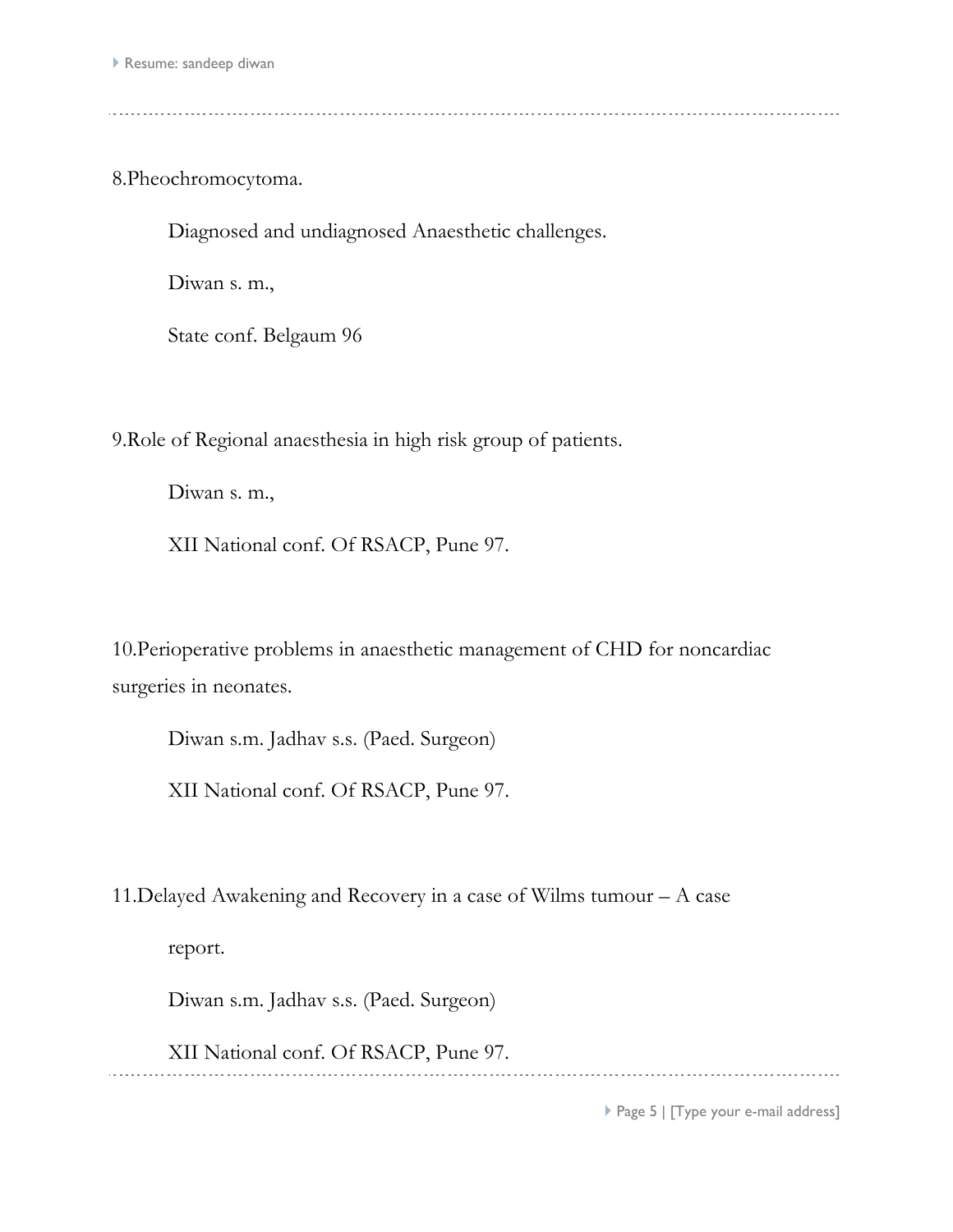12.Combined Spino Epidural : Evaluation & Application. Diwan. S. m., Diwanmal b.m.

State conf. Amravati 98

13.Brachial Plexus Block : Role in high risk surgical pts.

Diwan s. m.

State conf. Amravati 98

14.Combined Spino Epidural : Evaluation & Application.

Diwan s. m., Diwanmal b.m.

Asia Oceanic Regional Anaesthesia(AOSRA) conf. 1999 New Delhi

15.Brachial Plexus Block : Role in high risk surgical pts.

Diwan s.m. AOSRA 99 New Delhi

16.Epidural Saline Neuroplasty.

Diwan s.m.

Global pain update 2000 Bombay.

Page 6 | [Type your phone number]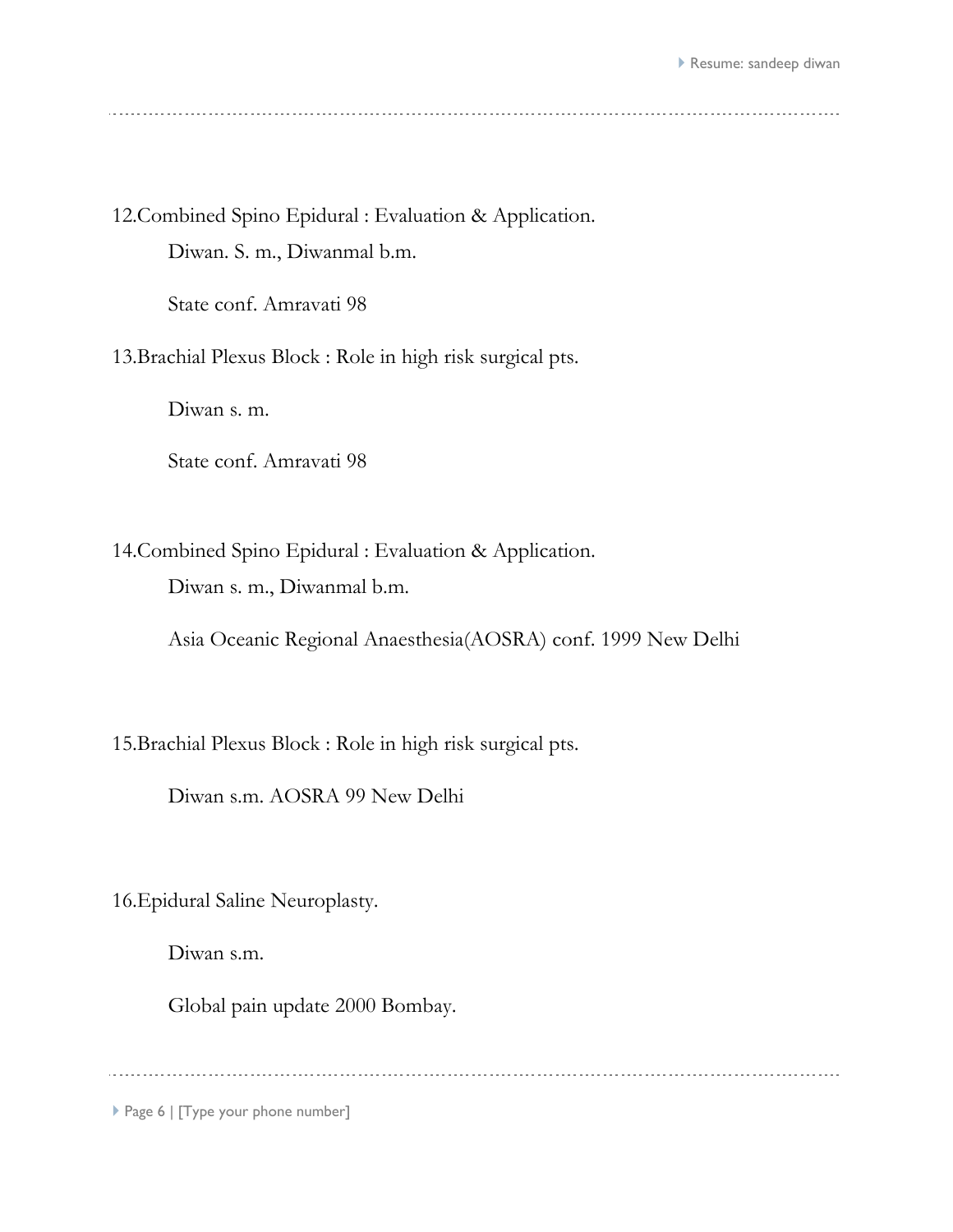17.Expanding role of Cerviconeuroaxis in Orthopaedic Surgical procedures and pain relief techniques.

Diwan s m , National Conf.2000, Nagpur.

18.Continous Brachial Plexus Block – A Reality?. Diwan s m, National Conf.2000, Nagpur.

19.Attempting Central Neural Blocks in Difficult Back.

Diwan s m, National Conf.2000, Nagpur.

20.Cervical Plexus Block: A definative role in Shoulder Girdle Surgeries.

Diwan s m, RSACP 2000,Banglore.

21.Sympathetic Block:Present Trend and Applications.

Diwan s m, RSACP 2000,Banglore.

22.Persistant Pain :Problems and Solutions.

Diwan s m, RSACP 2000,Banglore.

▶ Page 7 | [Type your e-mail address]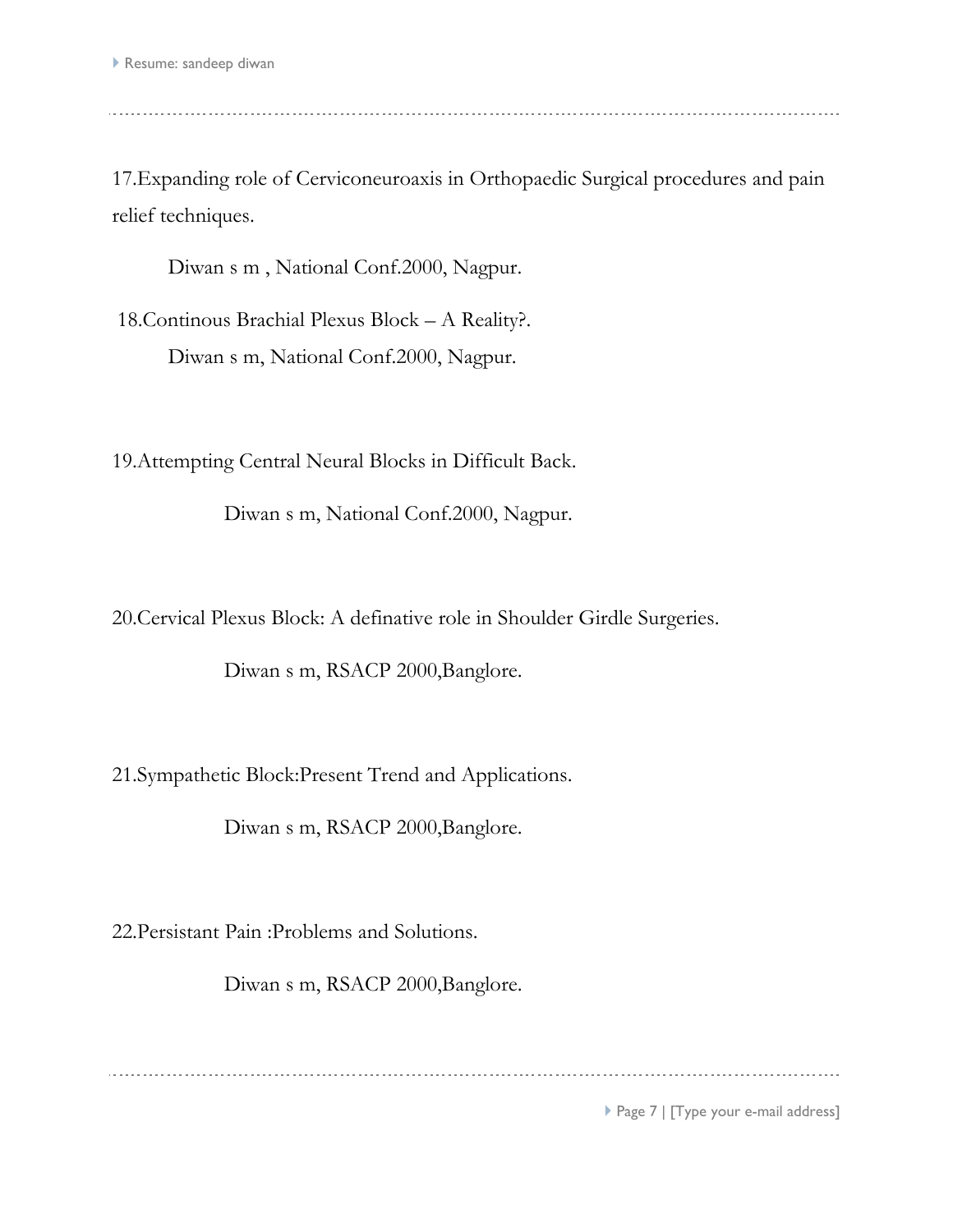23.Lumbar Plexus Block : Role in Hip Surgeries. Diwan S M. isacon 2001 Ahmedabad.

24.Epidural Adventures and Misadventures. Diwan S M. isacon 2001 Ahmedabad.

25.Anesthetic management of Neonatal Thoracic procedures Diwan S M. isacon 2002 Coimbatore

26. Sciatic Nerve Block

Diwan S M. isacon 2002 Coimbatore

27.Thoracic Paravertebral Block for Radical Mastectomy Diwan S M. isacon 2004 Bhopal

28. CT guided Celiac Plexus Block

Diwan SM AOSRA, Delhi 2004

29. Thoracic Paravertebral Block

Diwan SM AOSRA, Delhi 2004.

Page 8 | [Type your phone number]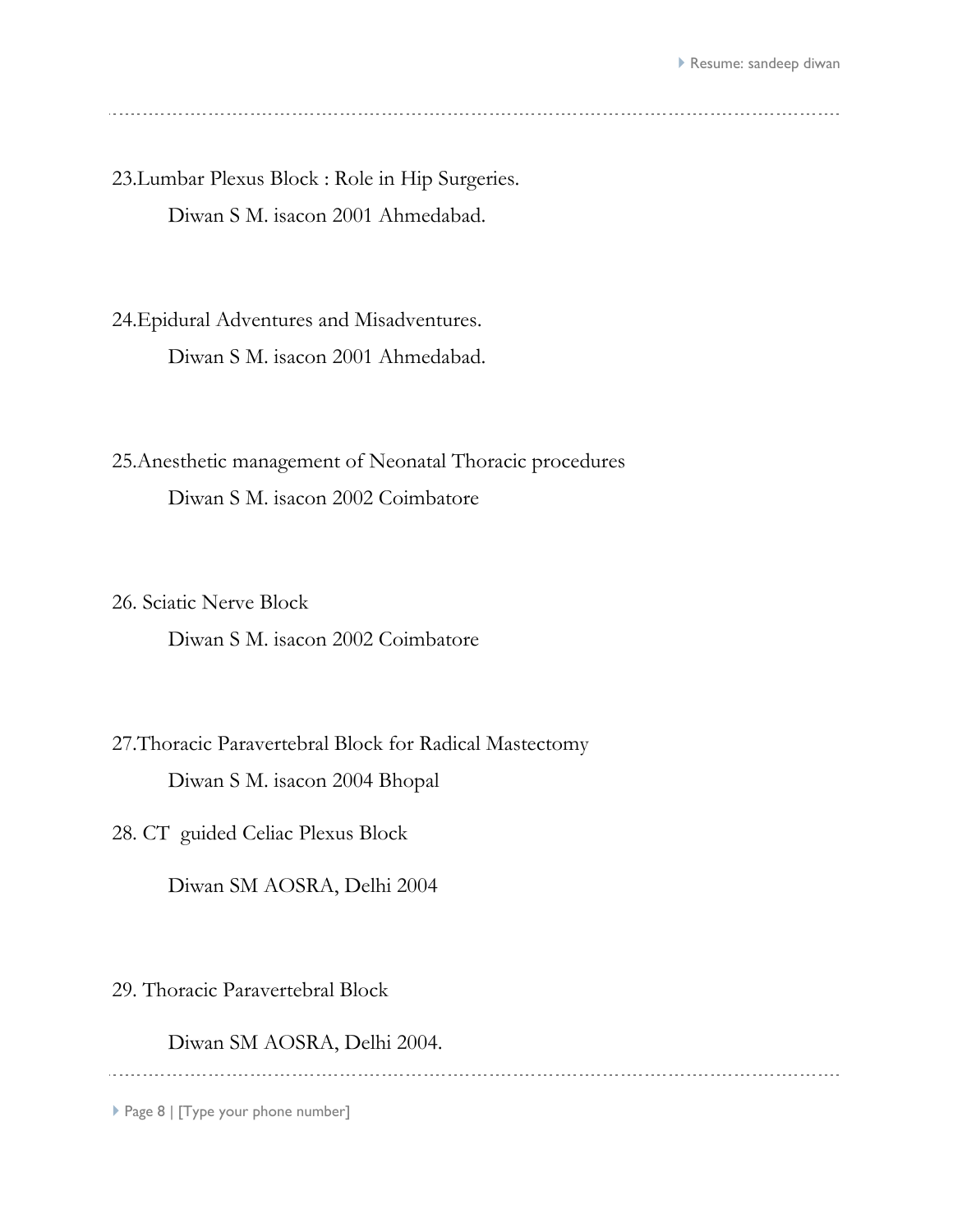30. Neurolytic Sacral Plexus Block

Diwan SM, ISSP Pune,2005.

31. Trans Aortic Celiac Plexus Block

Diwan SM, ISSP Pune,2005.

32. Innovative technique in TOF, Vellore , 2006.

33. Epidural in Gastroschisis,Vellore, 2006.

# **AWARDS.**

# **State**

Awarded Best paper at the 1998 State conference held at Amravati.

Combined Spino Epidural technique – Evaluation and application

Page 9 | [Type your e-mail address]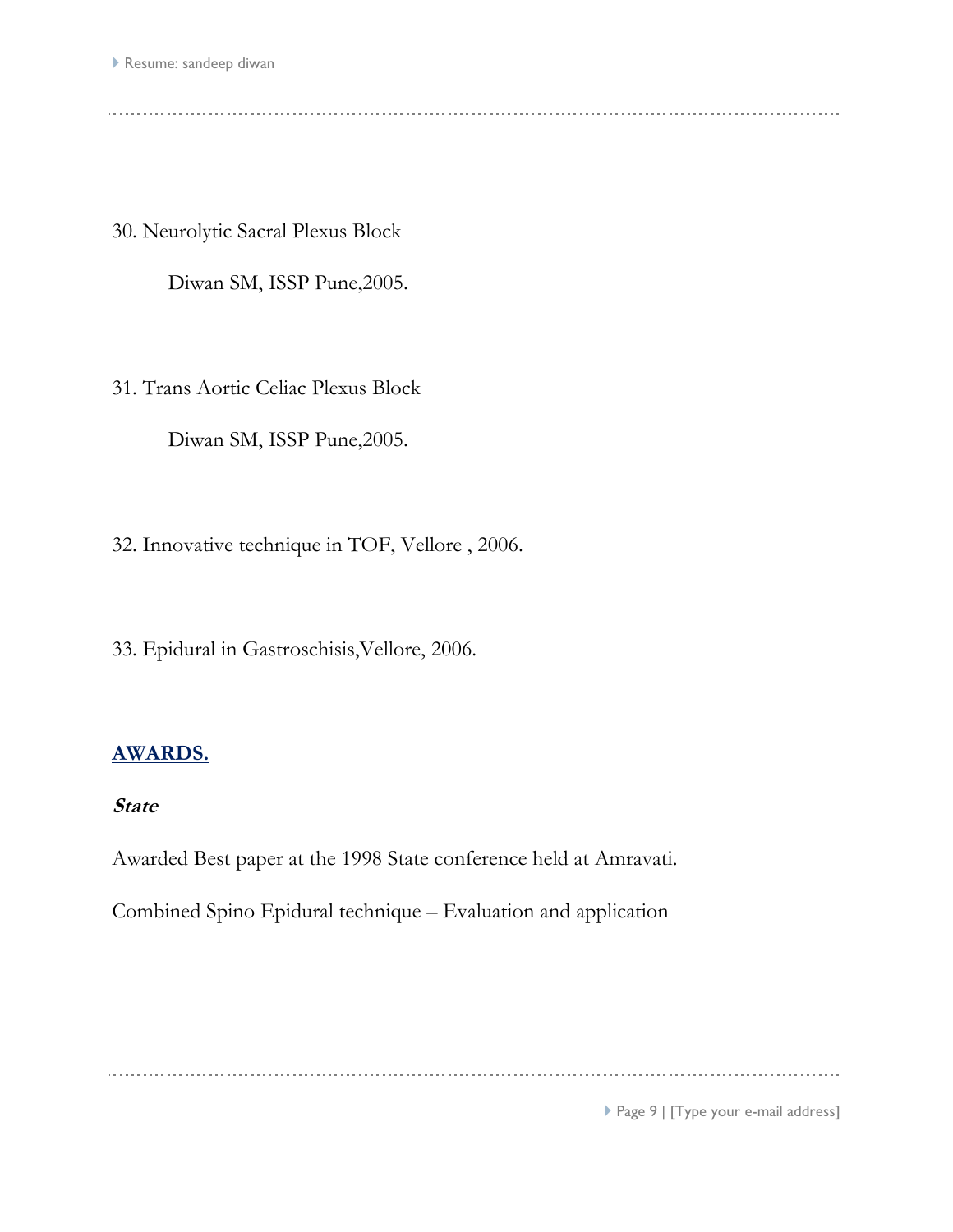Awarded Best paper at the 2000 State conference held at Miraj-Sangli. Cervical Plexus Block: A definative role in Shoulder Girdle Surgeries.

Awarded Best paper at the 2002 State conference held at Nanded.

Thoracic Paravertebral Block.

#### **National**

Awarded Best paper at the 2001 National conference held at Ahmedabad. Lumbar Plexus Block : Role in Hip Surgeries.

Awarded Best paper at the 2002 National conference held at Coimbatore:

Neonatal Emergencies: Innovative techniques.

#### **International**

Awarded Best paper at the 2004 AOSRA, Delhi

CT guided Celiac Plexus Block

Awarded 3 rd best paper at International Society Ultrasound Regional Anesthesia Toronto,Canada.

Ultrasound guided paravertebral blocks in neonates.

Page 10 | [Type your phone number]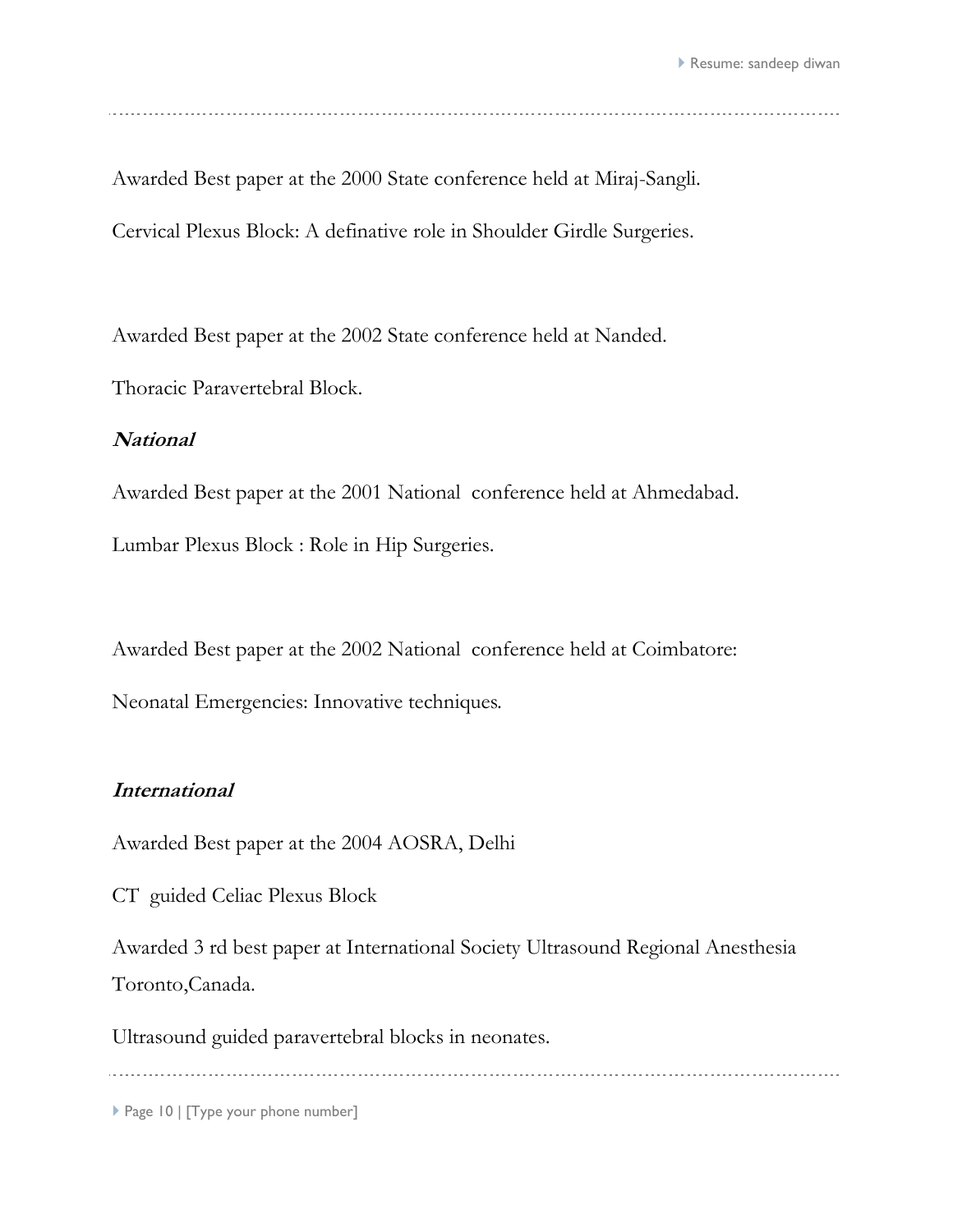Awarded Best paper at the 2008 Asian Society Paediatric Anesthesia, Vietnam.

Ultrasound guided thoracic paravertebral block in neonates,

# **FACULTY INVITATIONS:**

Faculty:

ISACON 2001 Ahmedabad.

Alternative Regional Anaesthesia Techniques For

Lower Limb Surgical Procedures.

Faculty:

ISACON 2002 Coimbatore.

Lower Limb Nerve Blocks.

Faculty:

Global Pain Update 2003 Mumbai.

Understanding and Management of CRPS.

▶ Page II | [Type your e-mail address]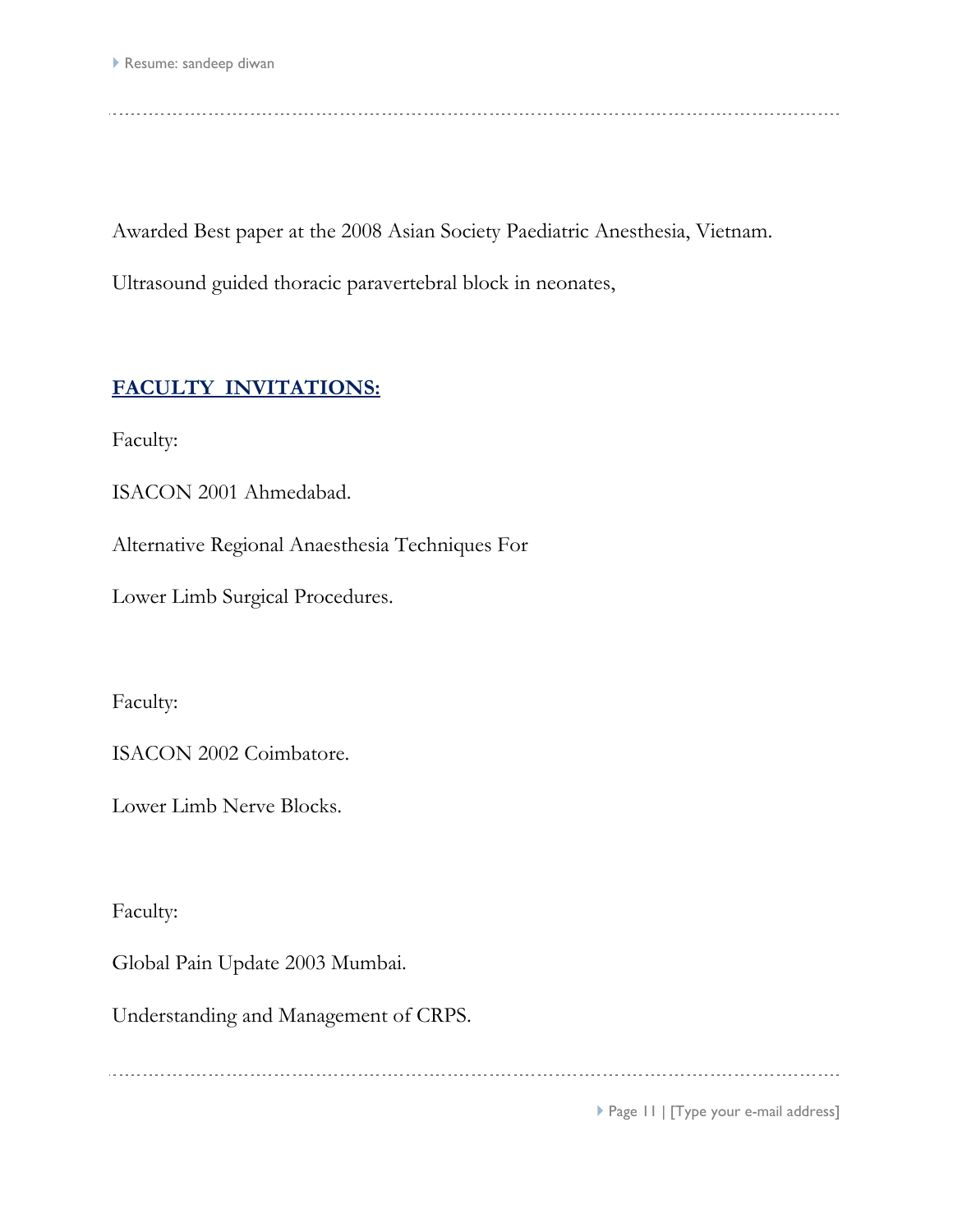Faculty:

ANAECON 2002 Nanded Maharashtra.

Regional Techniques in Difficult Orthopaedics.

Faculty:

Meet the Expert: NERVE BLOCKS.

Video demonstration on Nerve Blocks.

Kolhapur,WISACON: Sep 20 2003

Faculty:

Workshop on Nerve blocks and Pain management.

Nagpur Anaesthesia Society 2003 Oct 19.

Faculty:

Thoracic Blocks.

ISACON 2003 Bhubaneshwar Dec 30

Page 12 | [Type your phone number]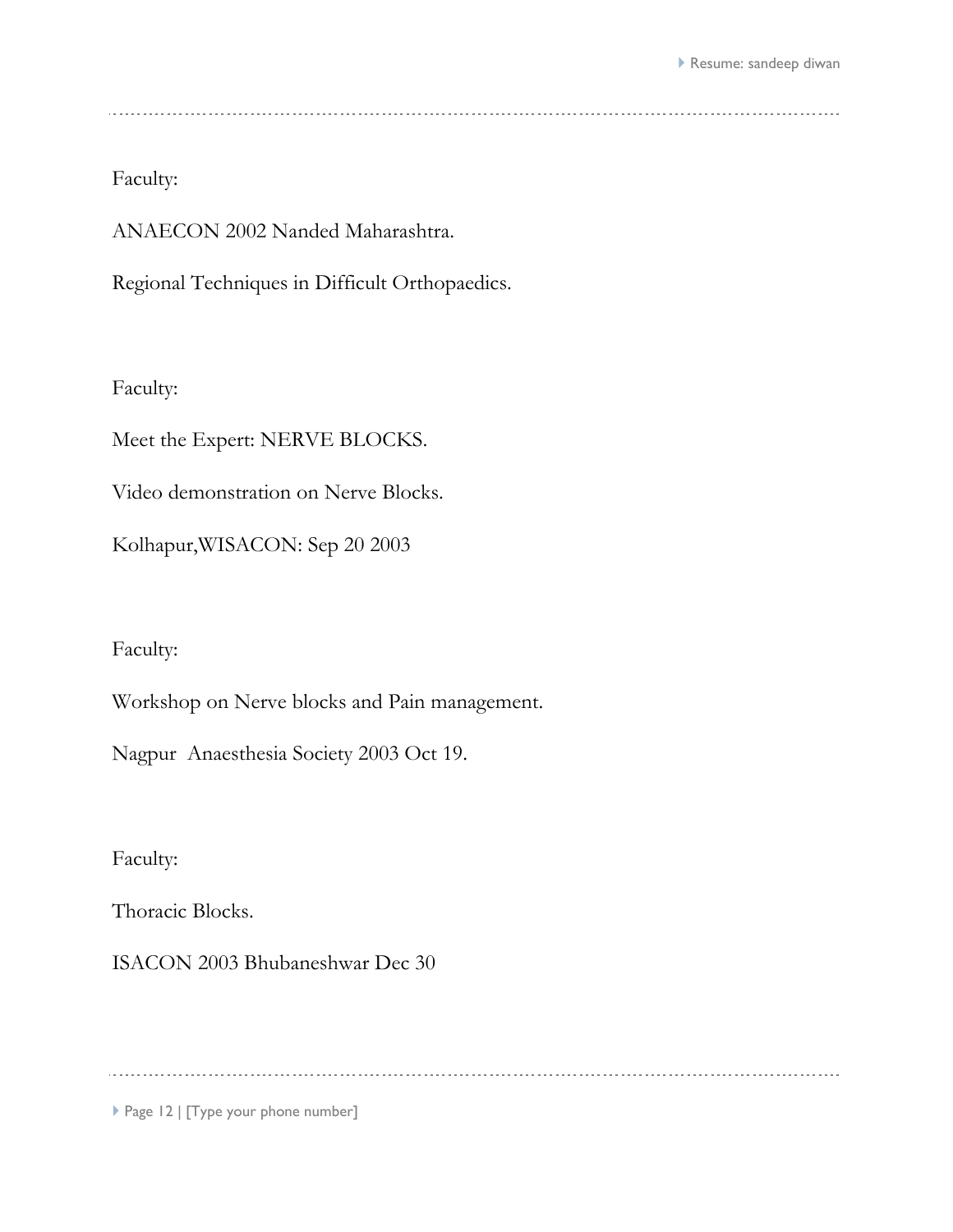CME , Regional ,Paediatric Nerve Blocks

Satara Anaesthesia Society 2004 Feb 14.

Faculty:

Chairperson: Neuropathic Pain

AOSRA 2004 DELHI

Faculty:

Maharashtra State Conference: Aug 13-15<sup>th</sup> 2004, Solapur.

Faculty:

CME and Workshop on Live Nerve Blocks at Indore Aug $22<sup>nd</sup> 2004$ .

Faculty:

CME sponsored by WFSA at Goa on 12<sup>th</sup> Sep 2004. Malignant Pain Syndrome

▶ Page 13 | [Type your e-mail address]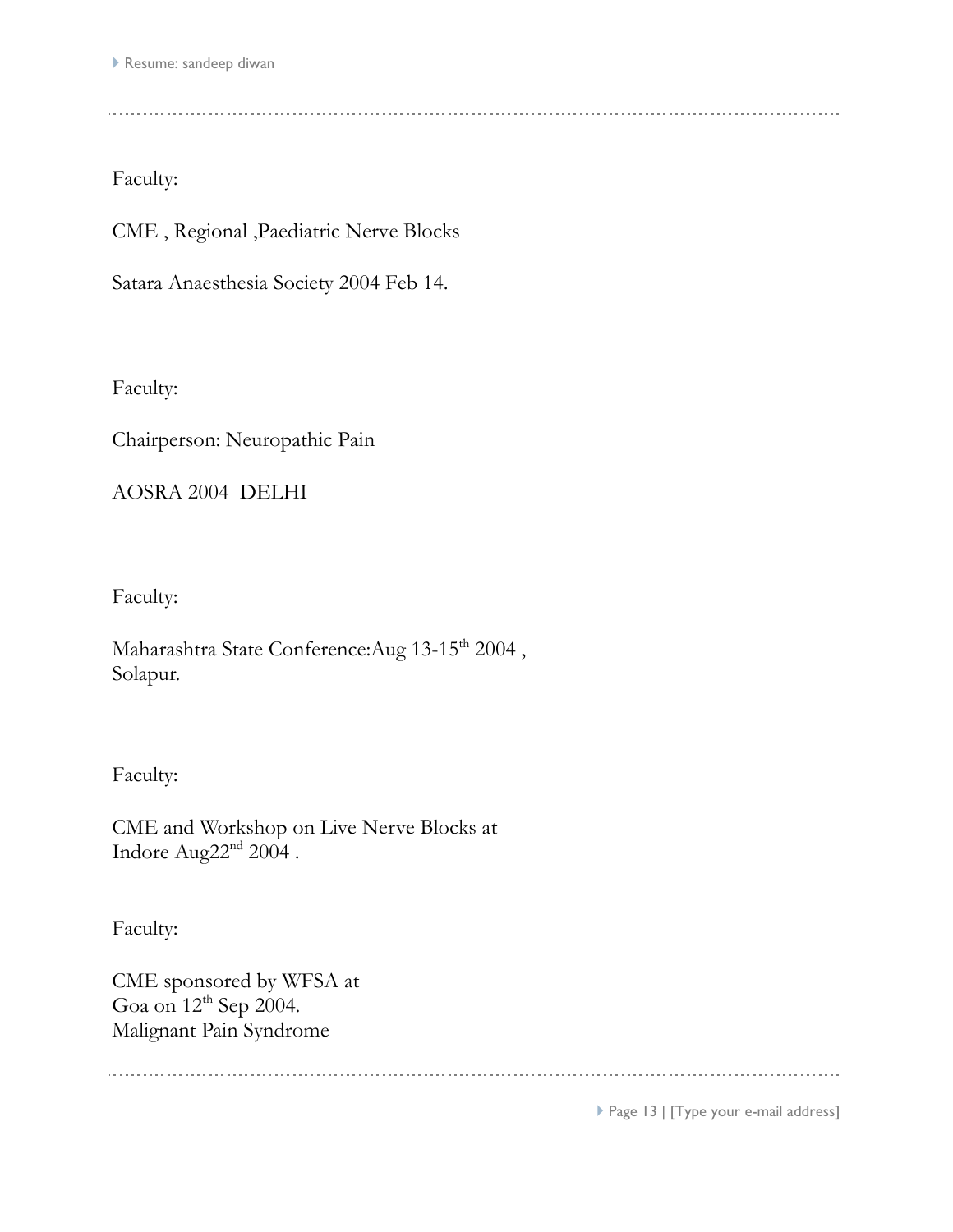CME sponsored by KSHEMA at Manglore on  $25<sup>th</sup>$  Nov 2004. Innovative technique for Tracheo Oesophageal Fistula.

Faculty:

Thoracic Paravertebral Blocks.

ISACON 2004 , Bhopal Dec 28 2004

Faculty:

Thoracic Paravertebral Blocks.

ISSPCON , 2005 , Pune

Faculty:

Invited by the Gujrat State Anaesthesia Society

Baroda Oct 15,16 2005

Faculty:

CME sponsored by KSHEMA at Manglore on 25<sup>th</sup> Nov 2005. Video presentations on paediatric nerve blocks

Page 14 | [Type your phone number]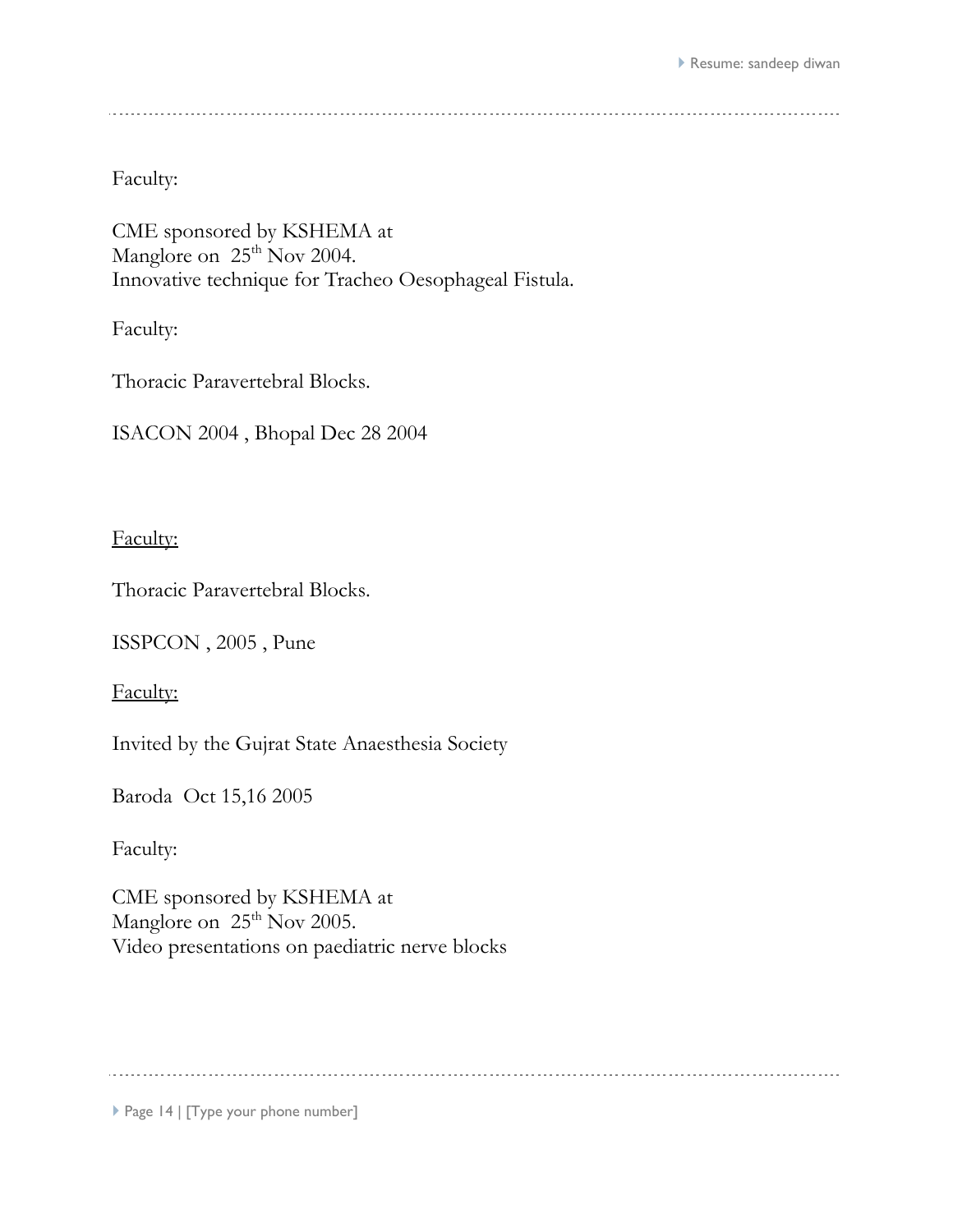Regional Anesthesia in High Risk Patients.

Mahableshwar , Maharashtra State Conference. Oct 2006

Faculty:

Endocrines and Anesthesia

Mahableshwar , Maharashtra State Conference. Oct 2006

Faculty:

Current Concepts in CRPS.

Global Pain Update, Mumbai ,Nov 2006.

Faculty:

Ultrasonography guided nerve blocks

NEMMACON, Nov ,Mumbai, 2006

▶ Page 15 | [Type your e-mail address]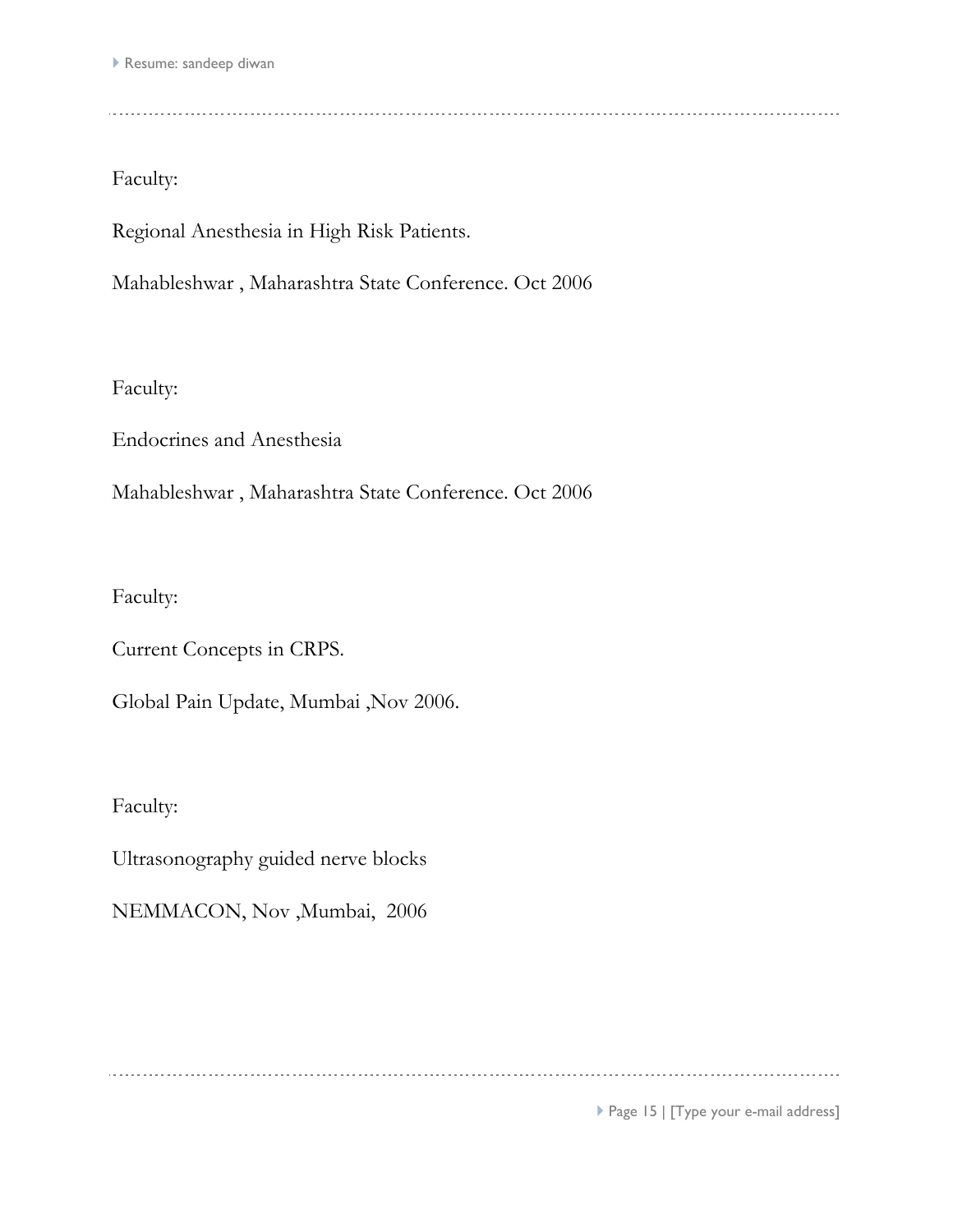Epiduroscopy

ISACON 2006 , Mysore Dec 28 2006

Faculty:

Ultrasonography guided nerve blocks

IIAMR March 26 , Mumbai , 2007

Faculty:

Lower Limb nerve blocks

IIAMR March 26 , Mumbai , 2007

Faculty:

Brachial blocks

Academic association of Anesthesiologist,Thane , Mumbai , 2007

Page 16 | [Type your phone number]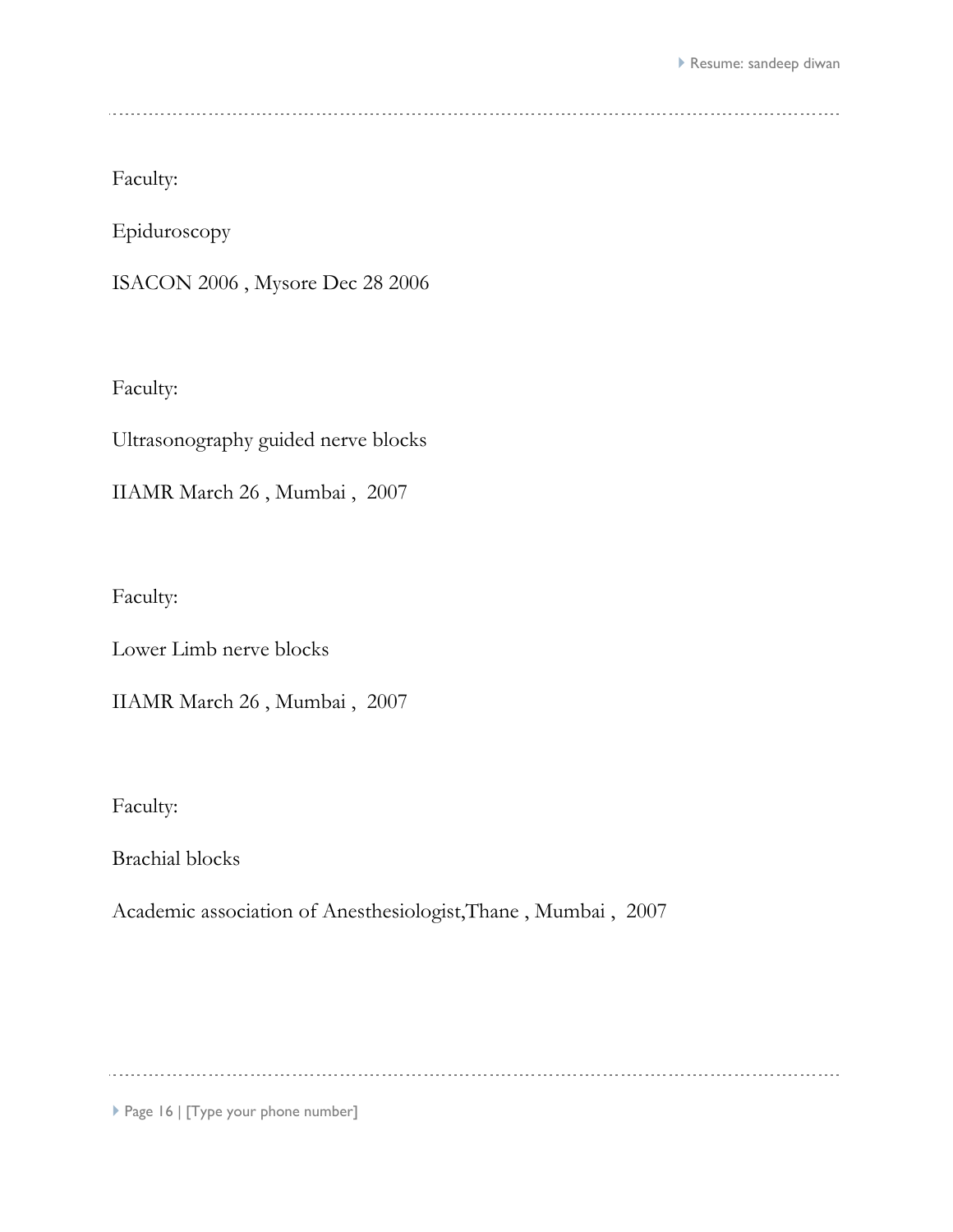Faculty:

Lower Limb blocks

Academic association of Anesthesiologist,Thane , Mumbai , 2007

Faculty:

Thoracic Paravertebral block in Chest Trauma.

International Trauma Conference , Indian Chapter 2007, Coimbatore.

Faculty:

Thoracic Paravertebral block.

NZISA, Amritsar ,2007.

Faculty:

Ultrasound guided blocks in Trauma.

AIIMR, Mumbai,2008.

Page 17 | [Type your e-mail address]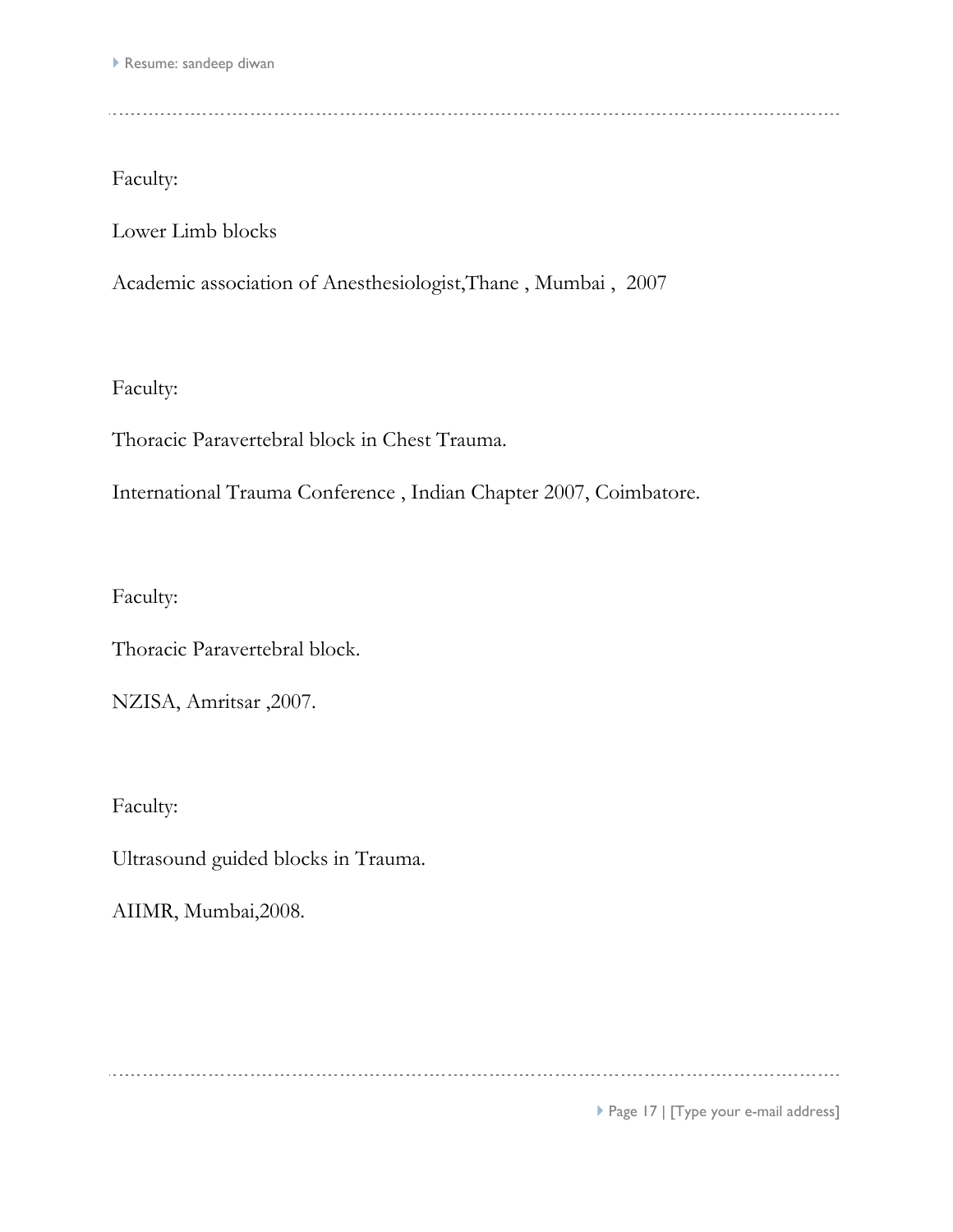Faculty:

Ultrasound guided blocks in Trauma.

ISSP, Ahmedbad, 2008.

Faculty:

Pheochromocytoma.

Ultrasound guided blocks in Trauma.

Akola, MISACON 2008

Faculty:

Ultrasound guided blocks.

CIPM, Wochardt , Mumbai 2008.

Faculty:

Conducted Symposium on Regional Anesthesia.

Interscalene block.

Infraclavicular block.

Page 18 | [Type your phone number]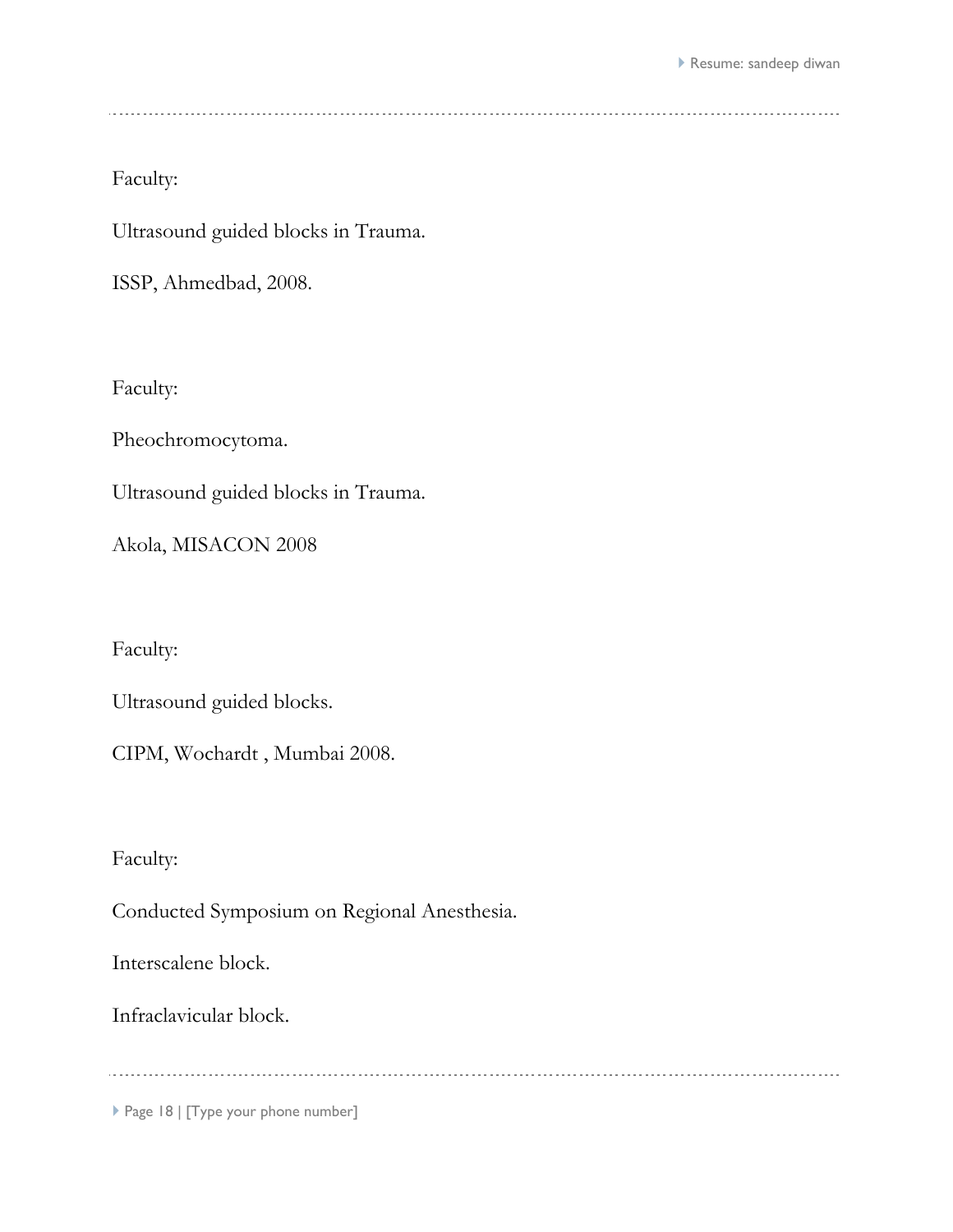Sciatic Blocks.

Thoracic Paravertebral Block.

GISACON,Ahmedabad, 2008

Faculty:

Pulmonary Embolism - Managment in Long bone fractures.

WISACON , Raipur ,2008

Faculty

Invited at ISA Solapur - workshop and C M E July 25,26 2009

Faculty

Invited at ISA Hyderabad - workshop and C M E Aug 7,8 2009

Faculty

Invited at International Trauma and Critical Care Kolkotta.Aug 22,23. 2009

Pain inTrauma

Page 19 | [Type your e-mail address]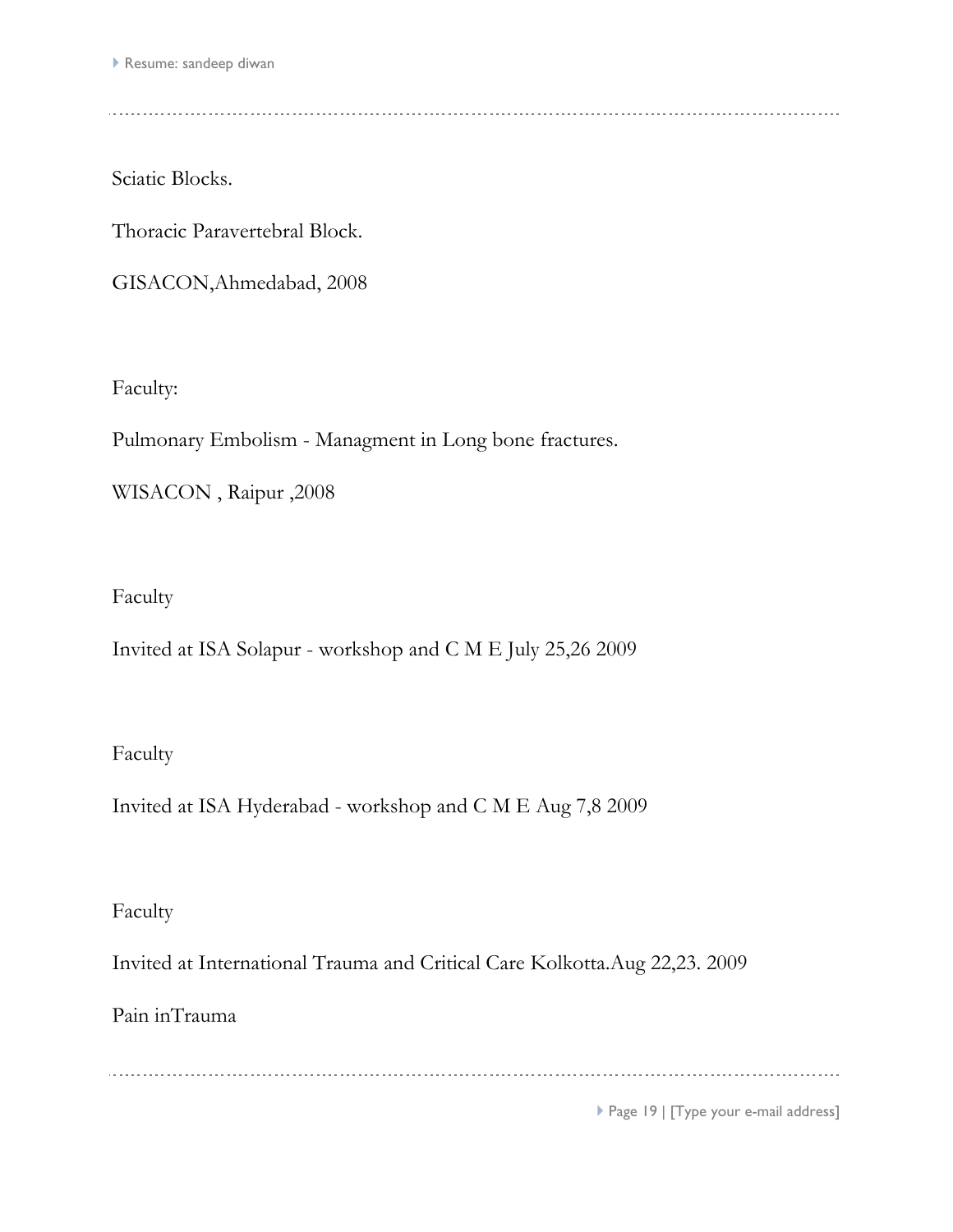Faculty

Invited at ISA Karnatak – workshop and C M E Oct 23-25 2009

Regionals in Laprascopy – Controversial??

# Faculty

Invited at ISA Kerala - workshop and C M E.Oct 17-18 2009

#### Faculty

Neonatal Thoracotomy – Anesthetic challenges.

ISPA,Banglore 2010.

Faculty

CIPM,Thane,March 2010

Faculty

R A W 2010,JJ,Mumbai

Page 20 | [Type your phone number]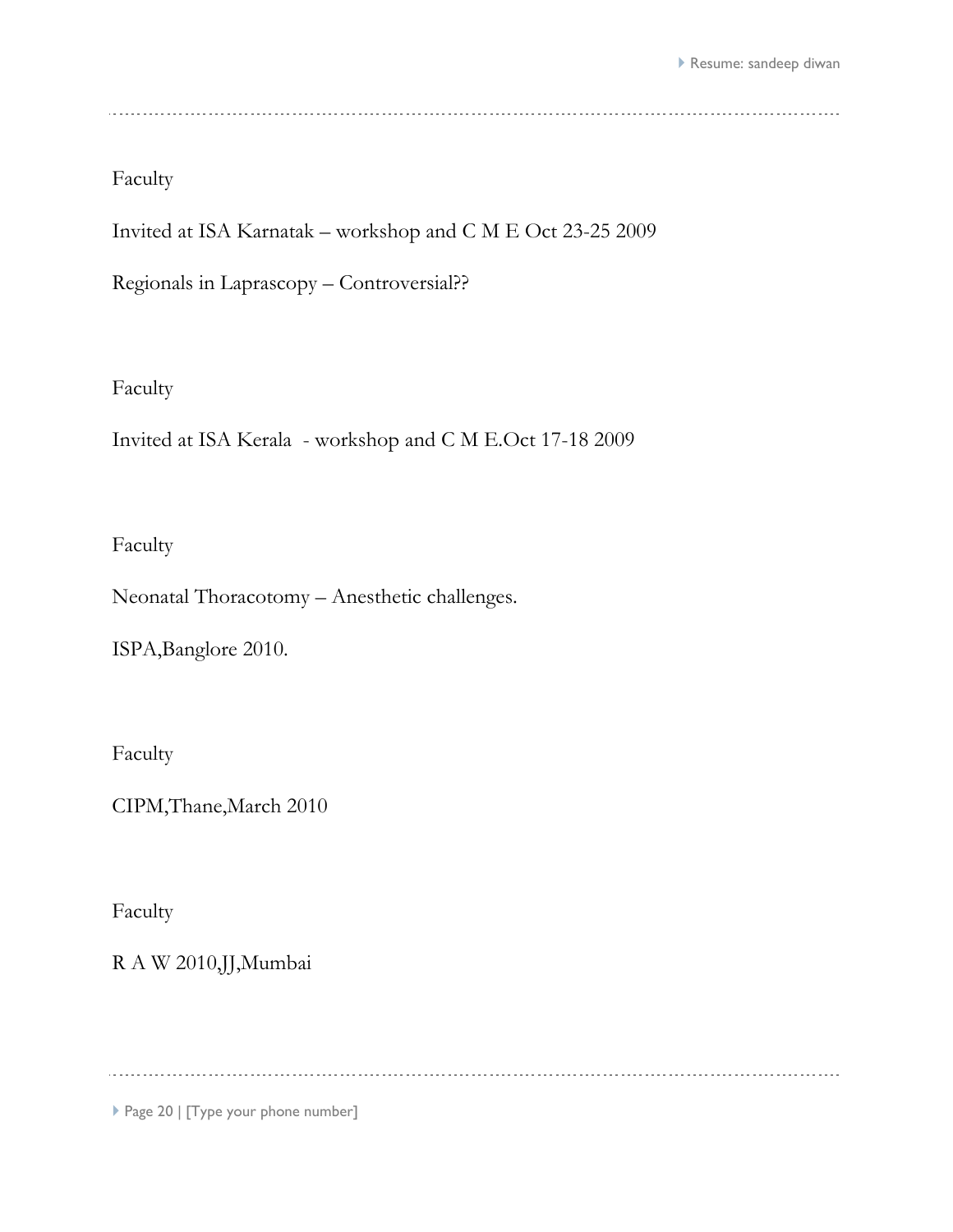Faculty

ISA Lucknow dec 2010

Paediaric regionals.

Faculty

ISA Indore dec 2012

A R D S.

Page 21 | [Type your e-mail address]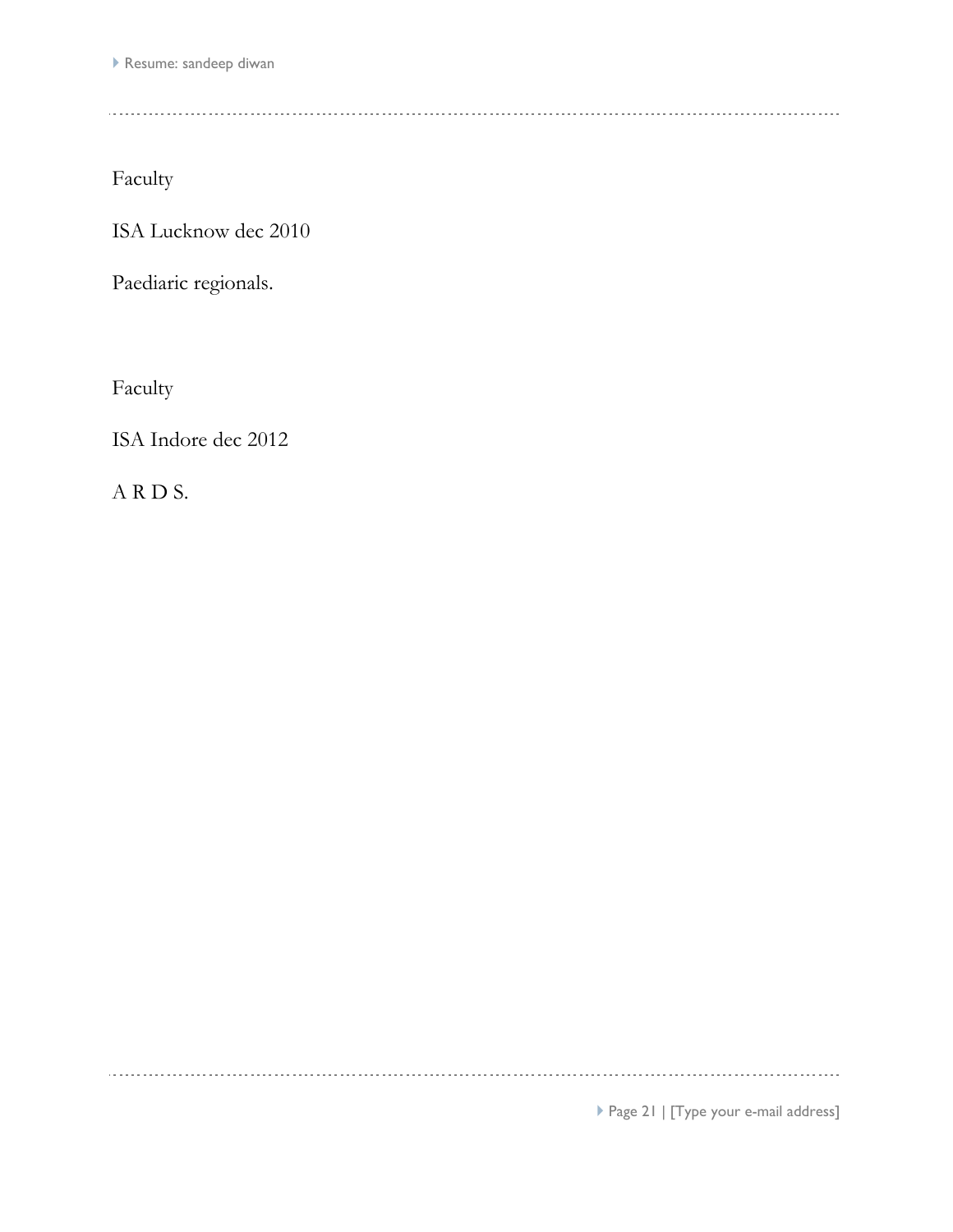---------------------------

Workshops conducted in various instates and places in India.

Nerve and Plexus Blocks.

Pune , Sassoon Hospital 2002

WISACON

Kolhapur WISACON Sep 2003

Nagpur WISACON Oct 2005

Raipur WISACON 2008

Amritsar NZISA 2007

Chennai MACME 2008

Indore I S A 2004 Aug

. . . . . . . . . . . . . . . . . . . .

Page 22 | [Type your phone number]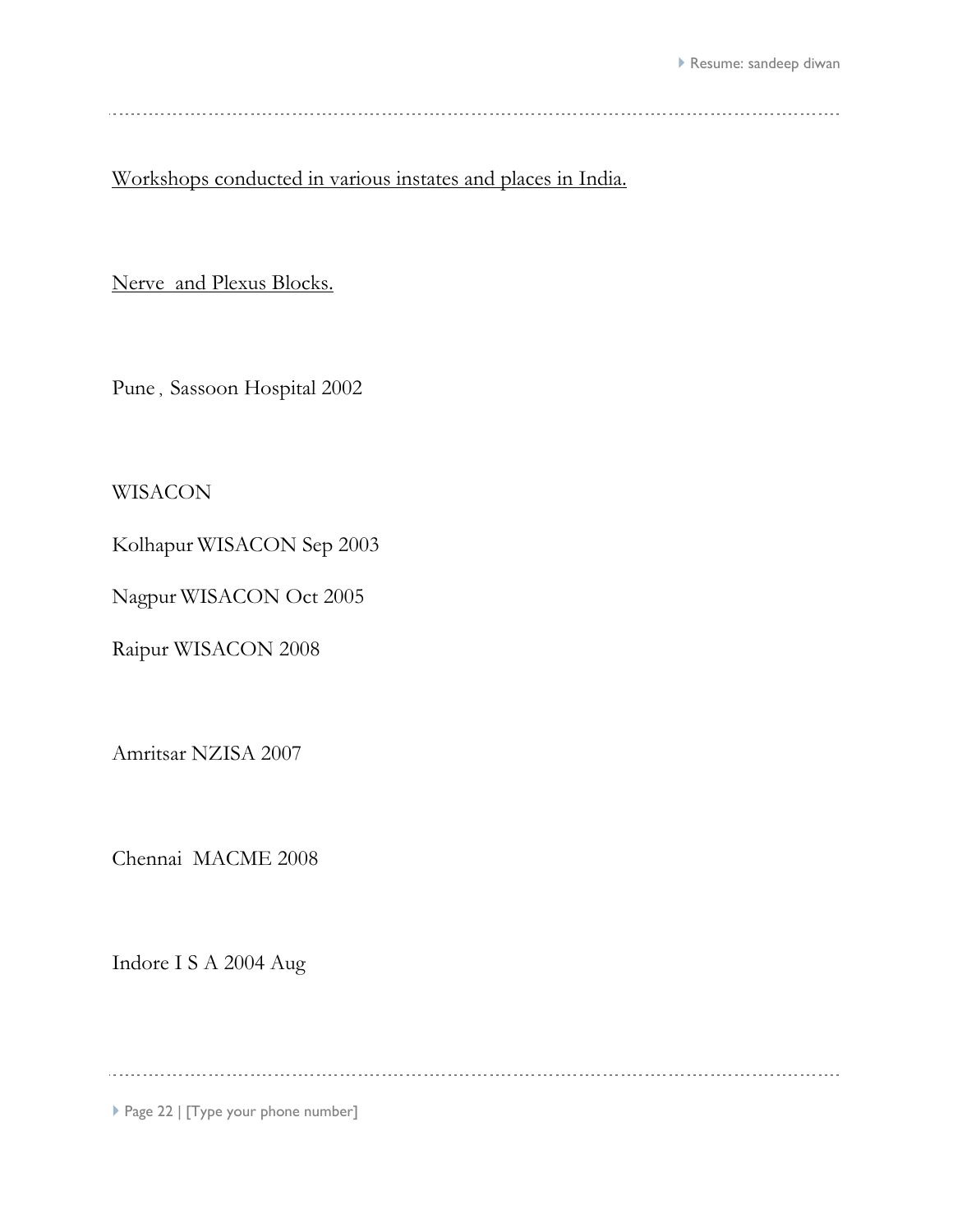Ahmedabad I S S P 2008

# **C I P M Mumbai**

Wockhardt 2006

Wockhardt 2008

Wockhardt 2009

2010

2011

2012

# **R A W Mumbai**

AIIMR 2006

AIIMR 2007

AIIMR 2008

Nasik I S A Dec 2005

Page 23 | [Type your e-mail address]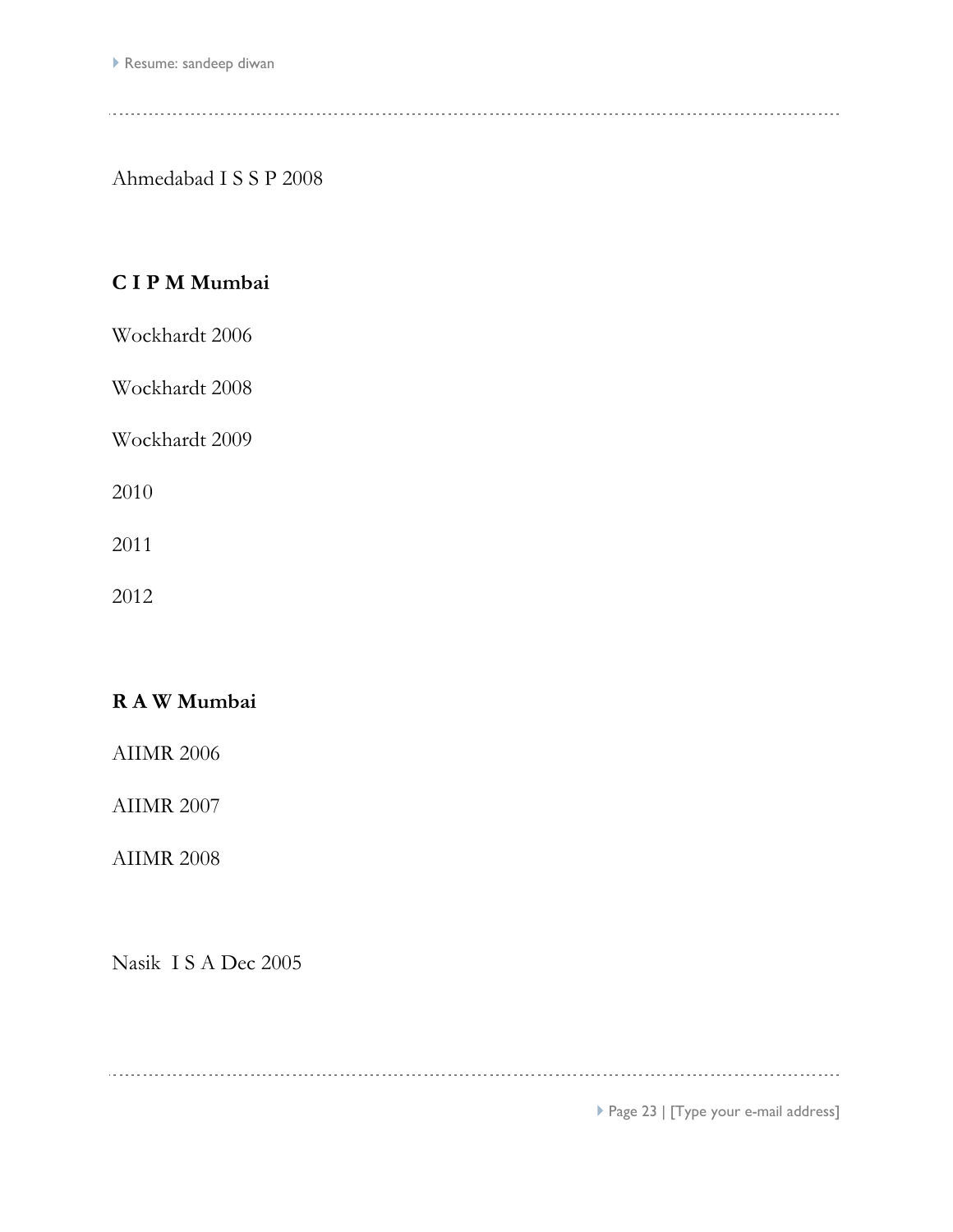Kolhapur I S A 2006

Pune RSACP National conf 2006

**State conference**

Mahableshwar: State Conf. 2006

Akola State conf 2008

Aurangabad I S A 2007

Nanded I S A 2008

Yavatmal local 2008

Sawangi I S A 2008

Page 24 | [Type your phone number]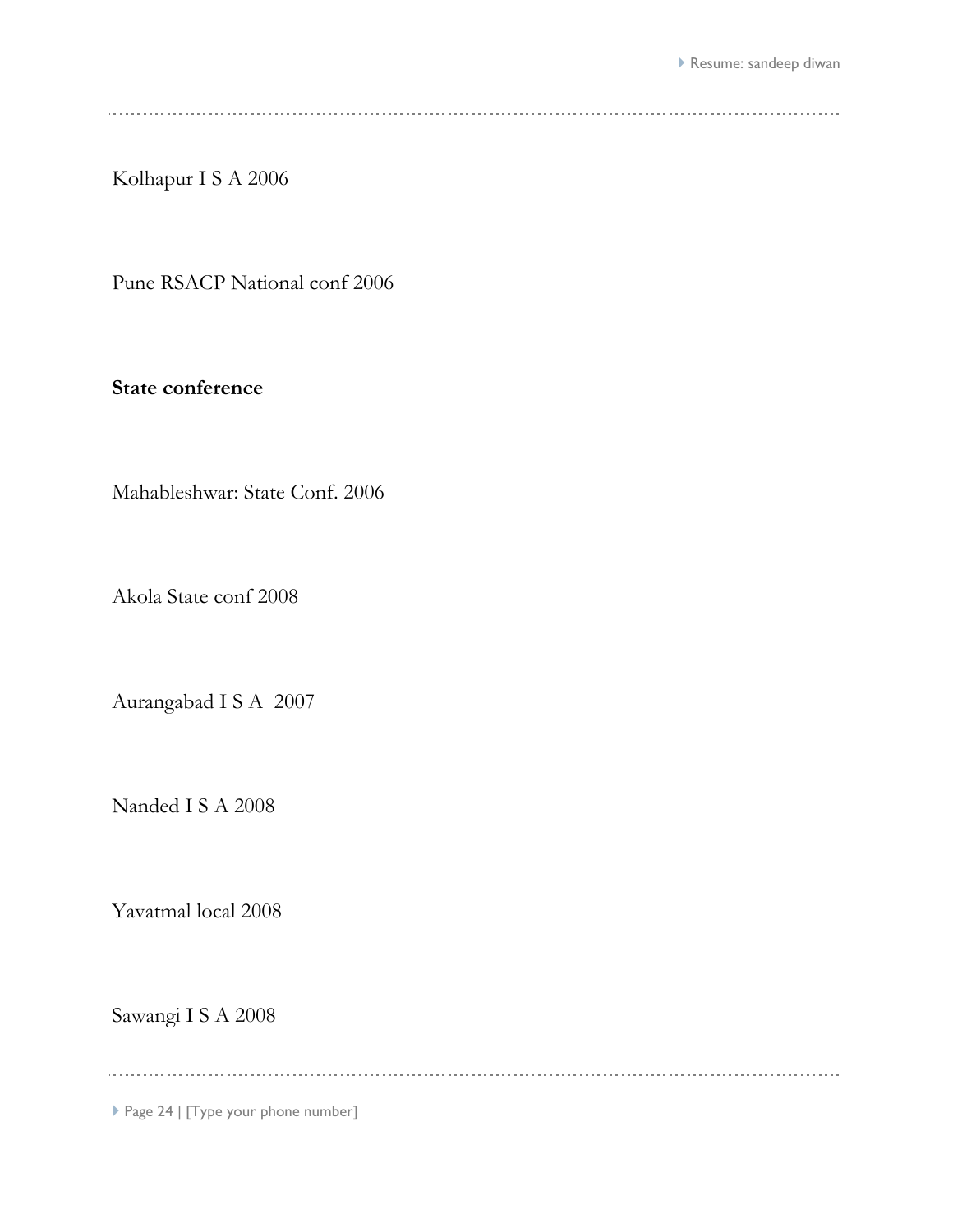Kolhapur 2012

\Mumbai 2009 Nair C M E.

Gulbarga 2010

**Faculty** 

Advanced Ultrasound Blocks

Hyderabad November 2010, 2011 , 2012.

Page 25 | [Type your e-mail address]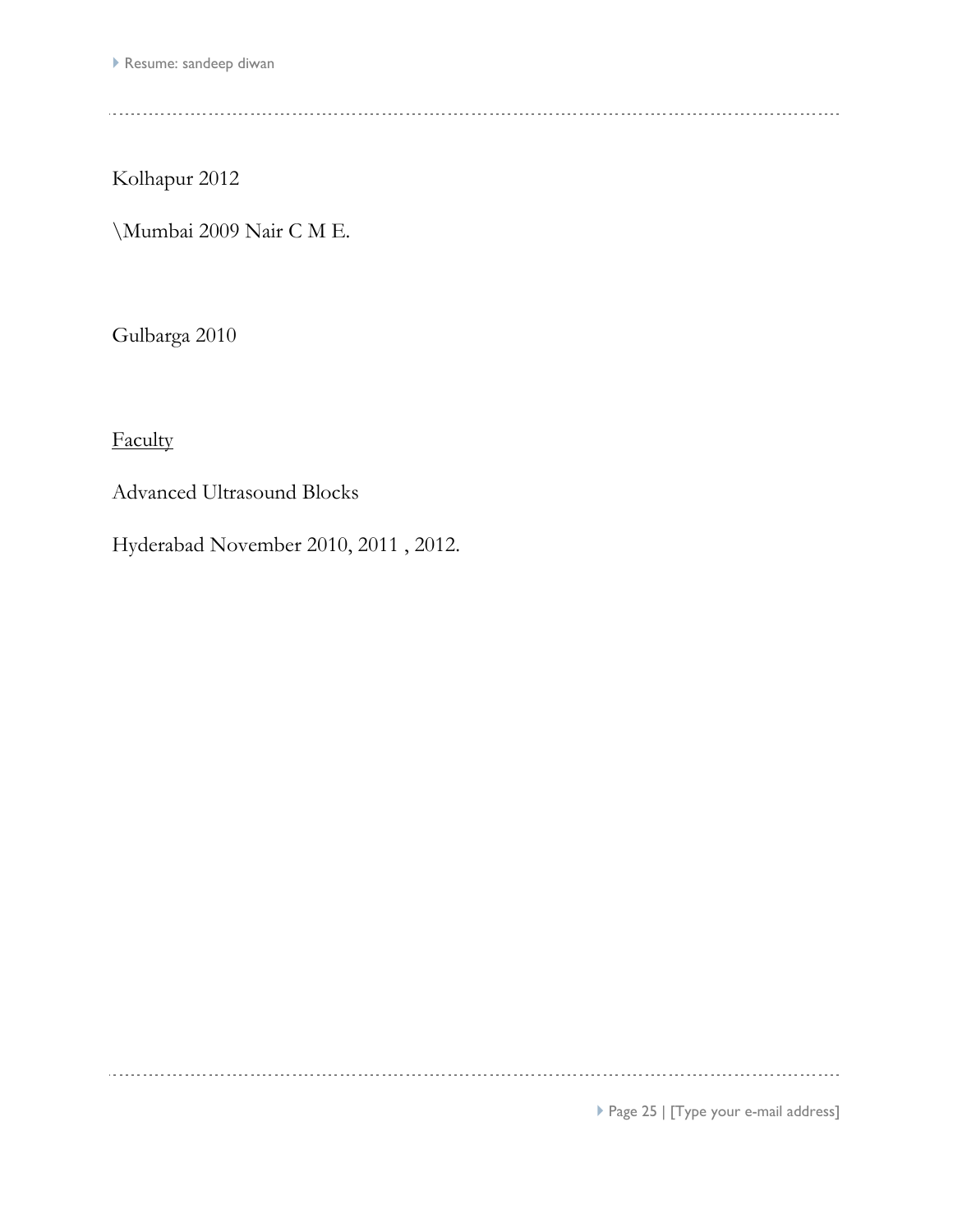# **International Faculty:**

#### Faculty:

Invited by the Asian Society Paediatric Anesthesia,Singapore,22 Sep,2005

Procedural pain management in children.

## **Faculty**

Invited by 4 th All African Anesthesia Congress at Nairobi,13 September 2009

Anesthetic management of Neonatal Surgical Emergencies.

W F S A sponsored.

#### Faculty

Invited by 4 th All African Anesthesia Congress at Nairobi,13 September 2009

Regional Anesthesia in Orthopaedics

#### **Faculty**

Invited by 4 th All African Anesthesia Congress at Nairobi,14 September 2009

Page 26 | [Type your phone number]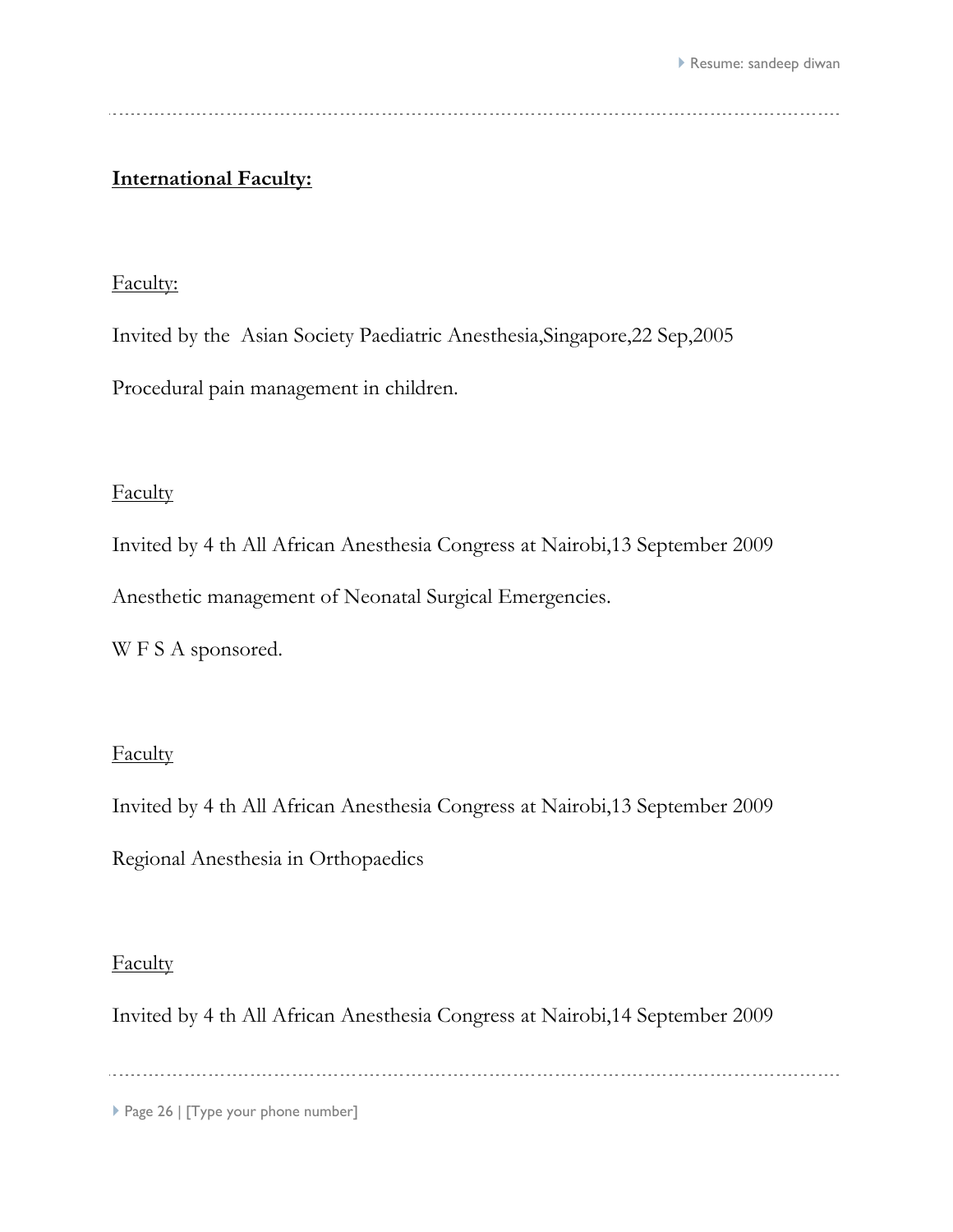Workshop in Ultrasound guided blocks

# **Associate Faculty**

Invited by Pan Asia Nysora Bangkok,Thailand

Workshop in Ultrasound guided blocks

# **Faculty**

Invited by Kenya Anesthesia society National conference at Mombasa, ,

12,13 August 2010

Workshop in Ultrasound guided blocks

Workshop in P N S guided blocks

Hemostasis and Regional anesthesia

Ultrasound in regional anesthesia.

Recent invitations

Page 27 | [Type your e-mail address]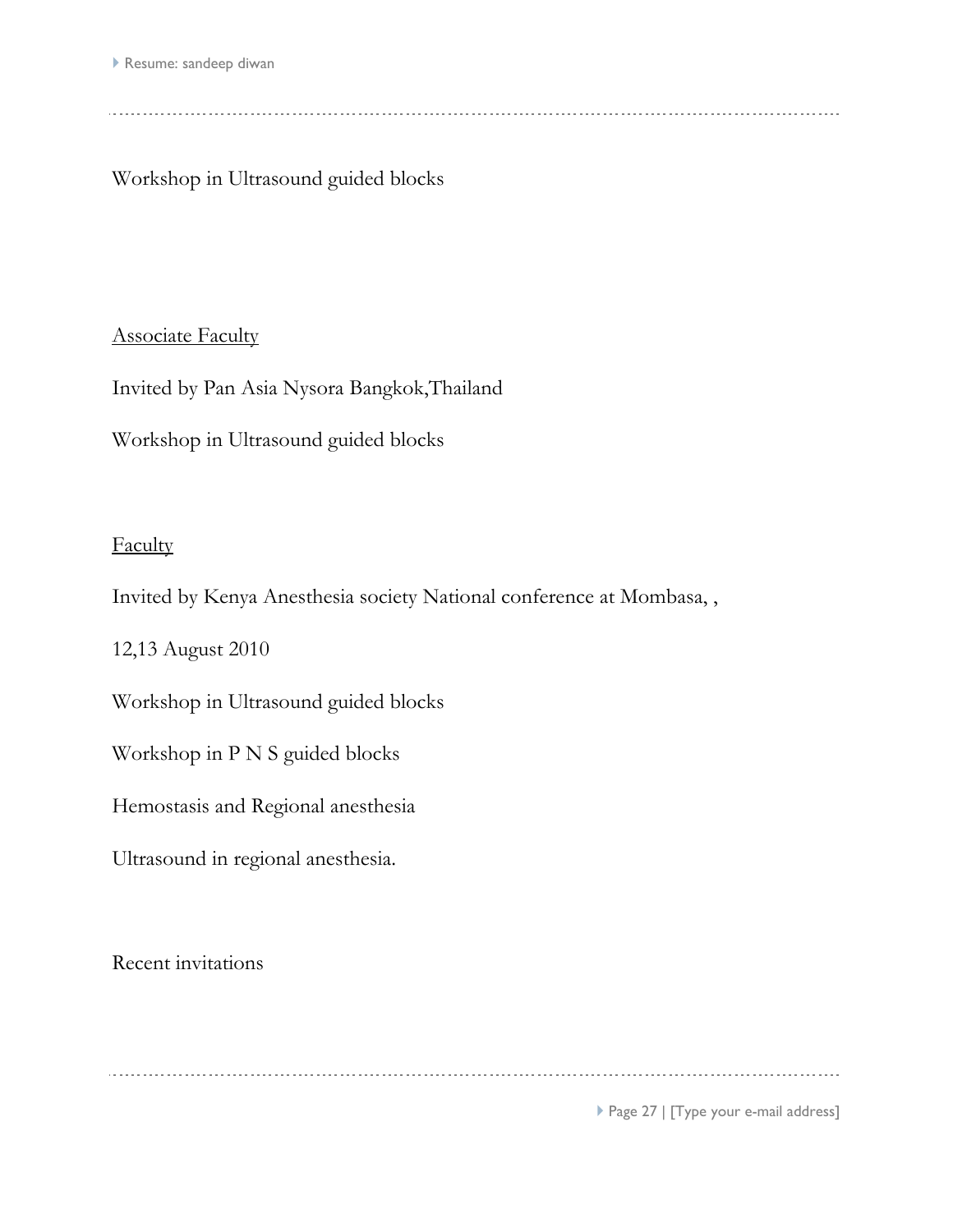New York society Regional anesthesia – Asia

Infraclavicular blocks

Banglore Feb 2011

**Faculty** 

N W A C ,World congress

Emergency pain management

Thoracic block in nronates

Workshops

Rome 2011

**Faculty** 

Asia Oceanic Society Regional Anesthesia 2011

Celiac plexus block

Live workshop lower limb ultrasound guided blocks

Bali Indonesia

Page 28 | [Type your phone number]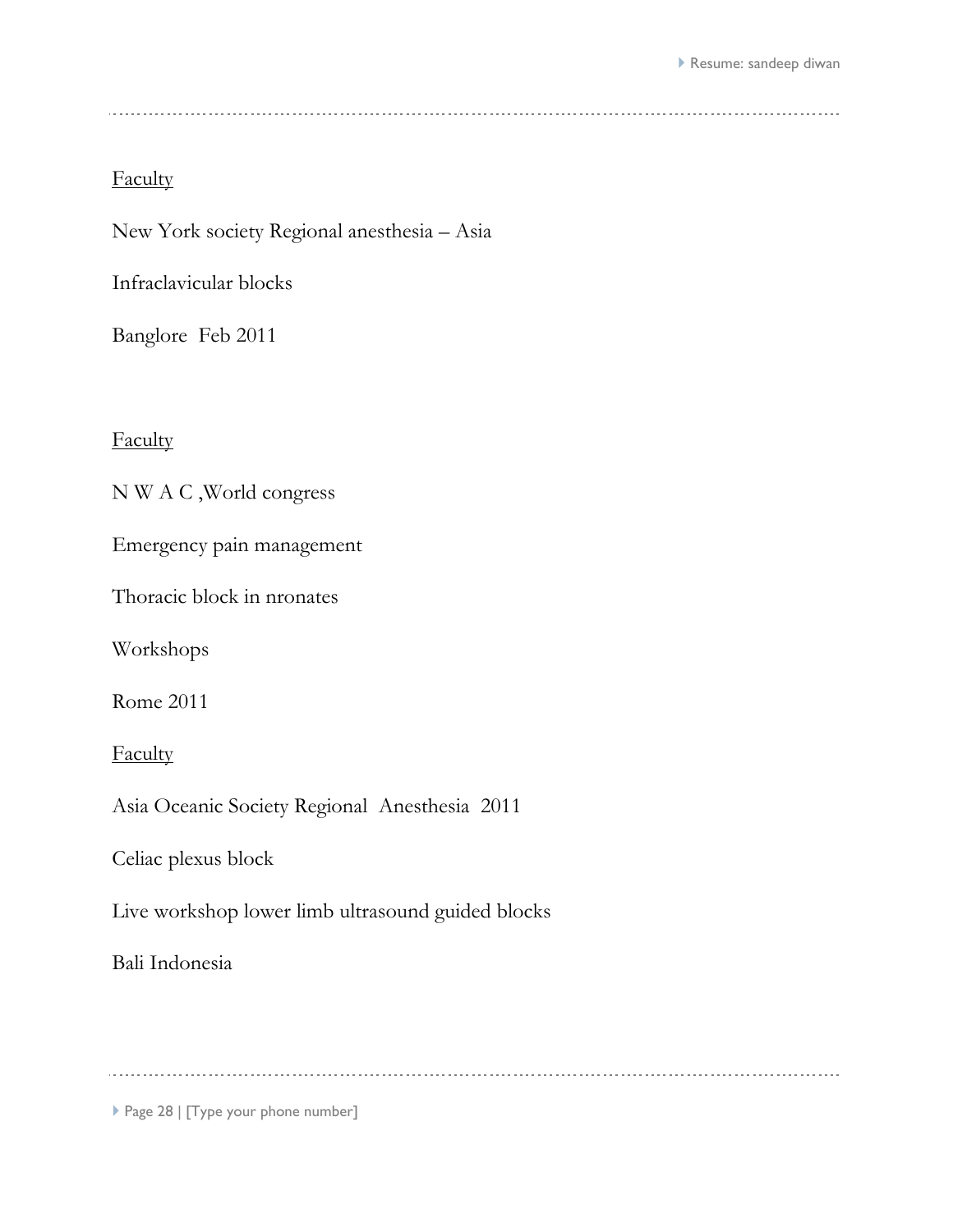# S A A R C

Workshop Ultrasound lower limb blocks

Postoperative Orthopaedic pain – Management.

Banglore august 2011

## **Faculty**

World Congress Anesthesiology 2012

Symposium on Paediatric anesthesia

Buenos Aires, Argentina

#### **Associate Faculty**

Networking World Congress Anesthesiology 2012

Istanbul Turkey

## **Faculty**

National conference of Kenyan society of Anaesthesia 2012

▶ Page 29 | [Type your e-mail address]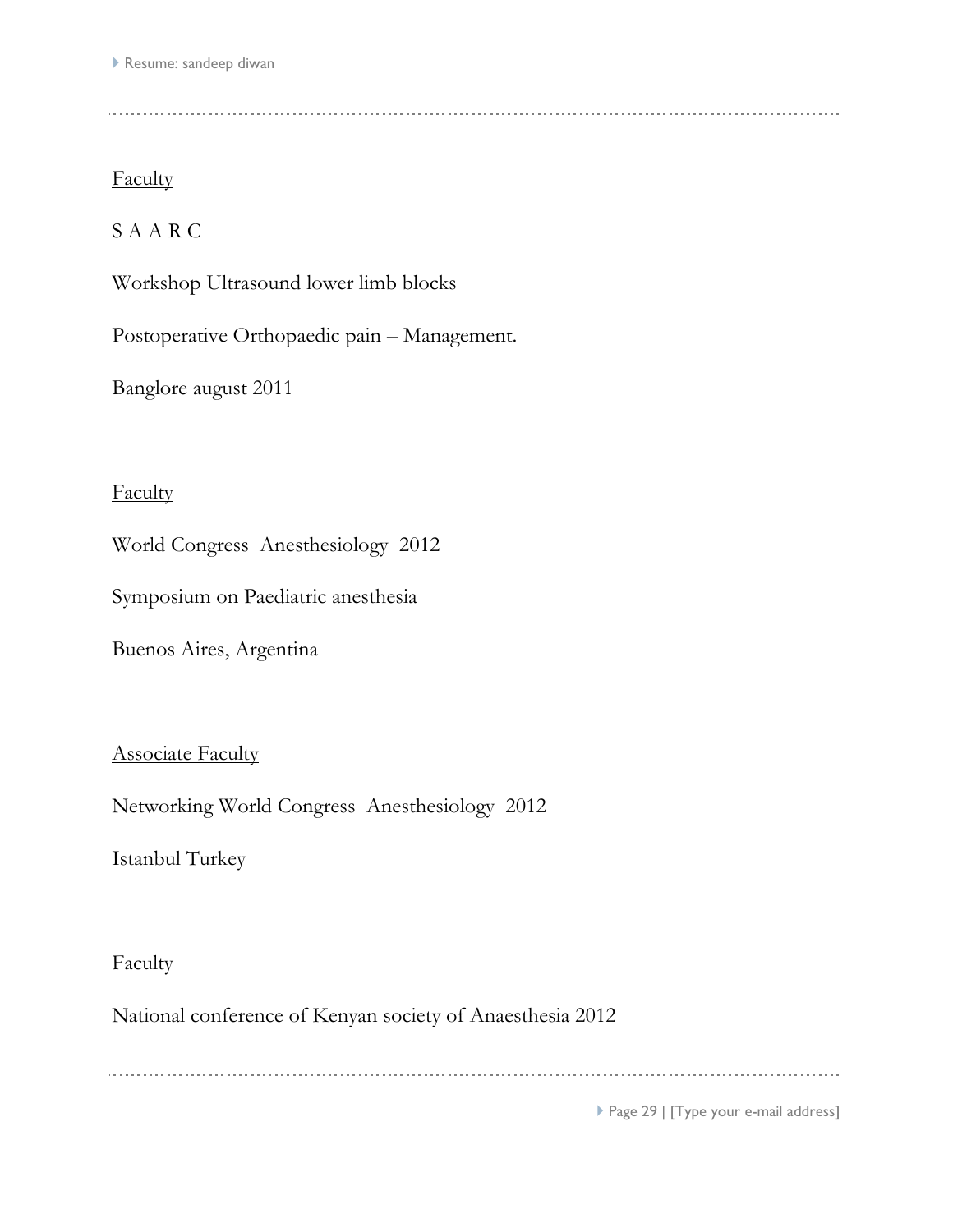<u>. . . . . . . . . . . . . . .</u>

Nairobi

**Associate Faculty** 

NYSORA New York 2012

U S A

**Associate Faculty** 

NYSORA New York 2013

U S A

Page 30 | [Type your phone number]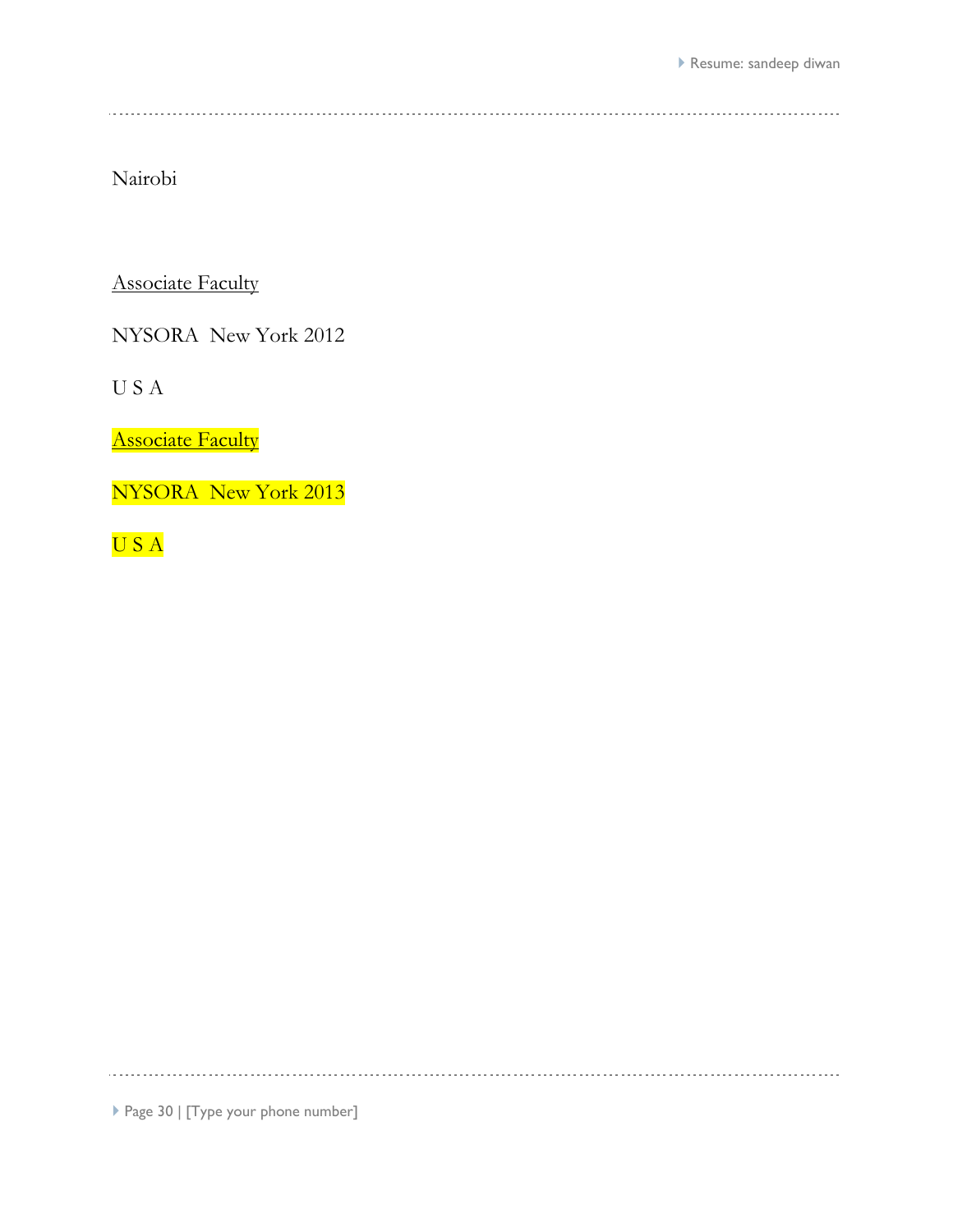Pain

Indian society for pain 2009 Feb Ahmedabad

Indian society for pain 2012 Feb Banglore

Indian society for pain 2013 Feb Nagpur

Paediatrics

Indian paediatric society 2012 Feb Hyderabad

Indian paediatric society 2012 Feb Baroda

Regional Anesthesia

AORAI Mumbai 2012

AORAI Coimbatore 2012

AORAI Pune 2013

Page 31 | [Type your e-mail address]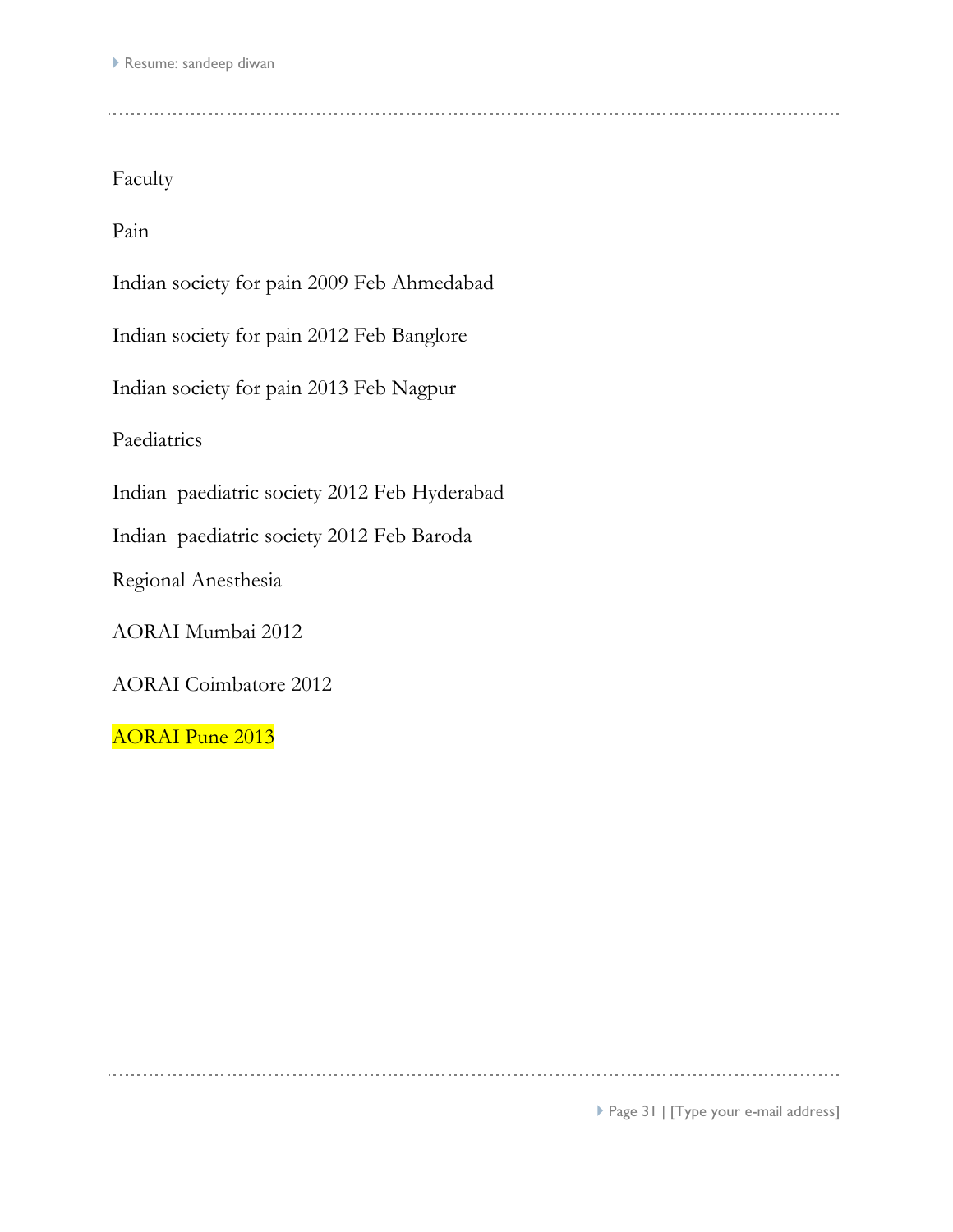International Papers.

Asian Society of Paediatric Anesthesia

Singapore, Aug 2005.

Innovative technique in Tracheo esophageal fistula

Asian Society of Paediatric Anesthesia

Singapore, Aug 2005

Paediatric Paravertebral Block.

European Society Paediatric Aneathesia 2005

Cologne, Germany 2 ,3 ,4 Sept 2005

Innovative technique in Tracheo esophageal fistula.

World Congress in Regional Anesthesia and Pain Therapy,

Brazil , Rio , 2006.

Page 32 | [Type your phone number]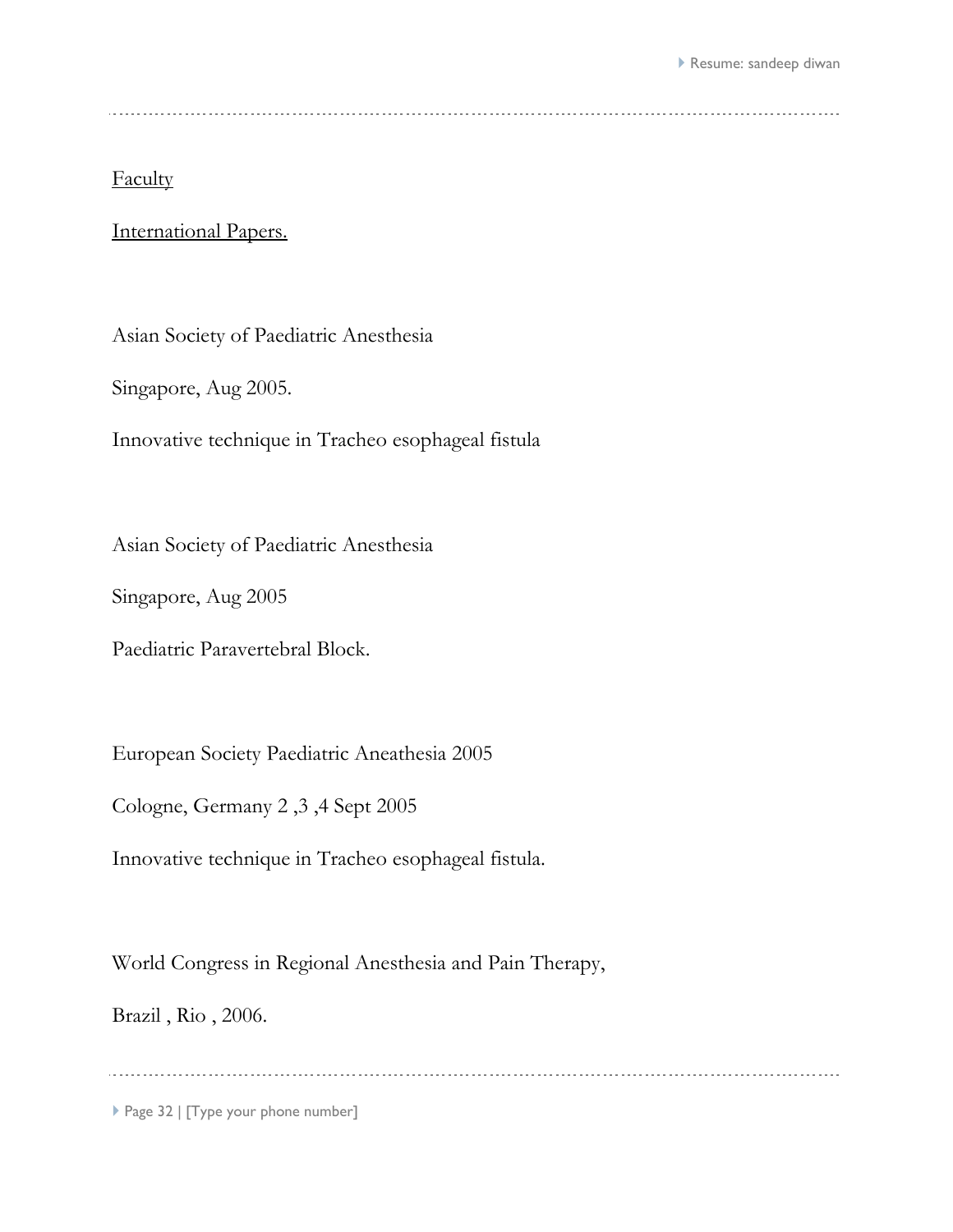Psoas Compartment Block in Hip Orthopaedic Surgeries.

World Congress in Regional Anesthesia and Pain Therapy,

Brazil , Rio , 2006.

Trans Aortic Celiac Plexus Block.

World Congress in Regional Anesthesia and Pain Therapy,

Brazil , Rio , 2006.

Cervical Epidural in Breast Surgery.

Invited to present Ultrasound guided Thoracic Paravertebral block in Neonates.

ISURA : Ultrasonography guided nerve blocks

Toronto , Canada 2008

Ultrasound guided Thoracic Paravertebral block in Neonates.

ASPA Vietnam 2009

▶ Page 33 | [Type your e-mail address]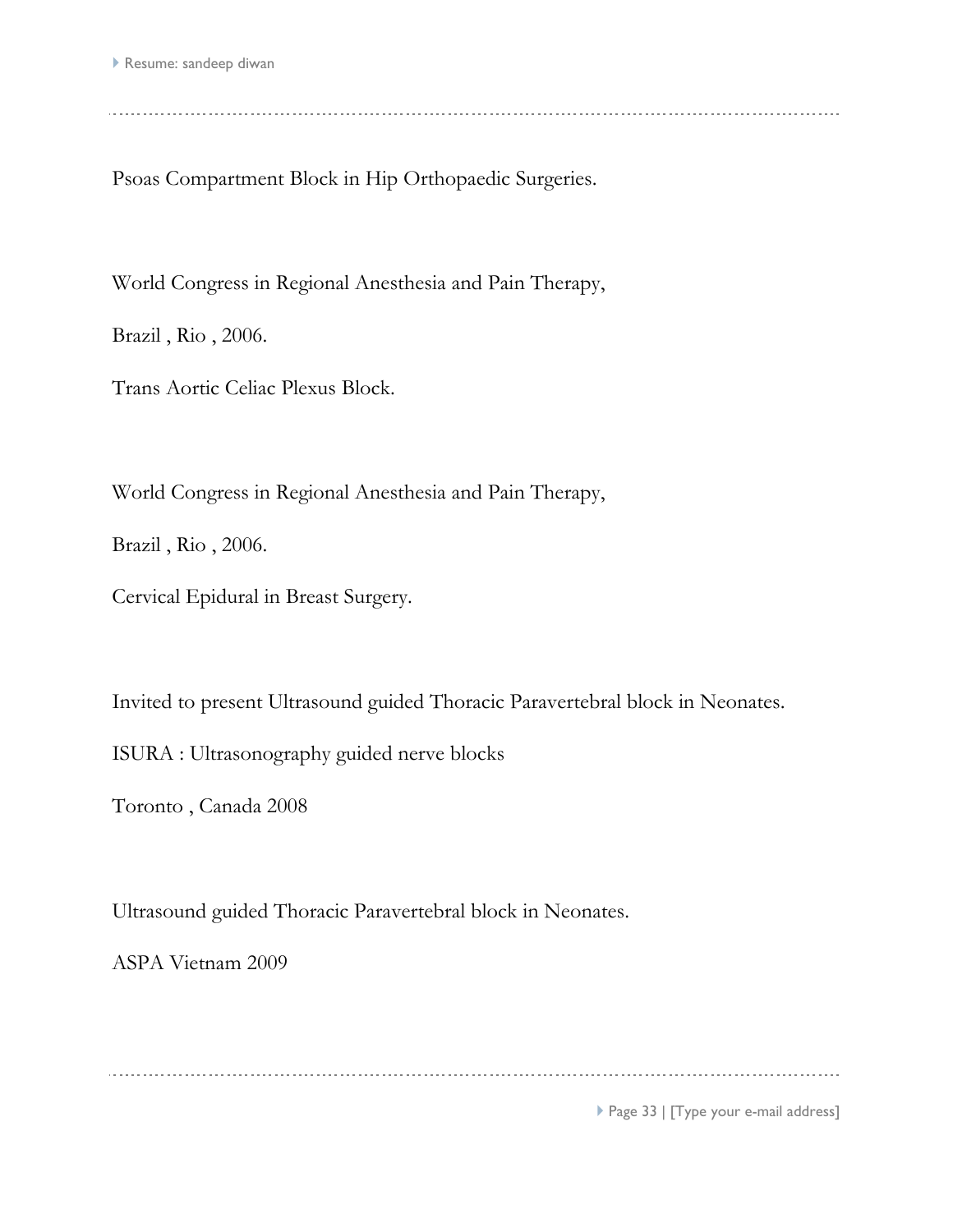Ultrasound guided Thoracic catheters in Neonates.

ASPA Vietnam 2009

Ultrasound guided Emergency Brachial blocks.

NYSORA, Dubai 2010 March

Ultrasound guided Psoas compartment block in Ankylosing Spondylosis

NYSORA, Dubai 2010 March

Ultrasound guided Anterior Sciatic block

NYSORA, Dubai 2010 March

Ultrasound guided Thoracic Paravertebral block in Neonates.

NYSORA, Dubai 2010 March

Ultrasound guided Thoracic catheters in Neonates.

NYSORA, Dubai 2010 March

Page 34 | [Type your phone number]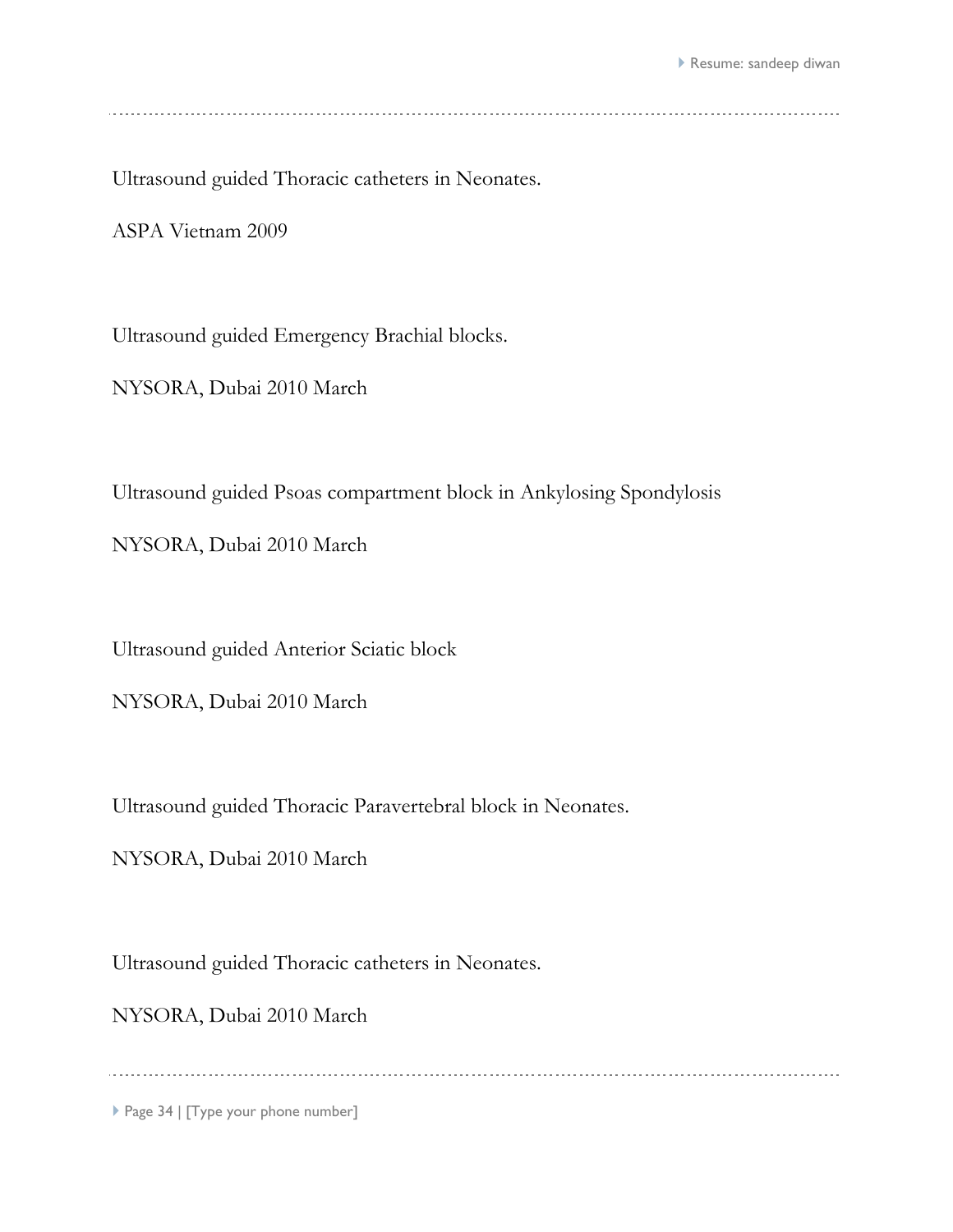Attended International Workshops on Ultrasound.

ISURA : Ultrasonography guided nerve blocks

Schwetzingen , Germany 2007

Cadaveric Dissection and Nerve Blocks

Innsbruck, Austria 2007.

ISURA : Ultrasonography guided nerve blocks

Toronto , Canada 2008

▶ Page 35 | [Type your e-mail address]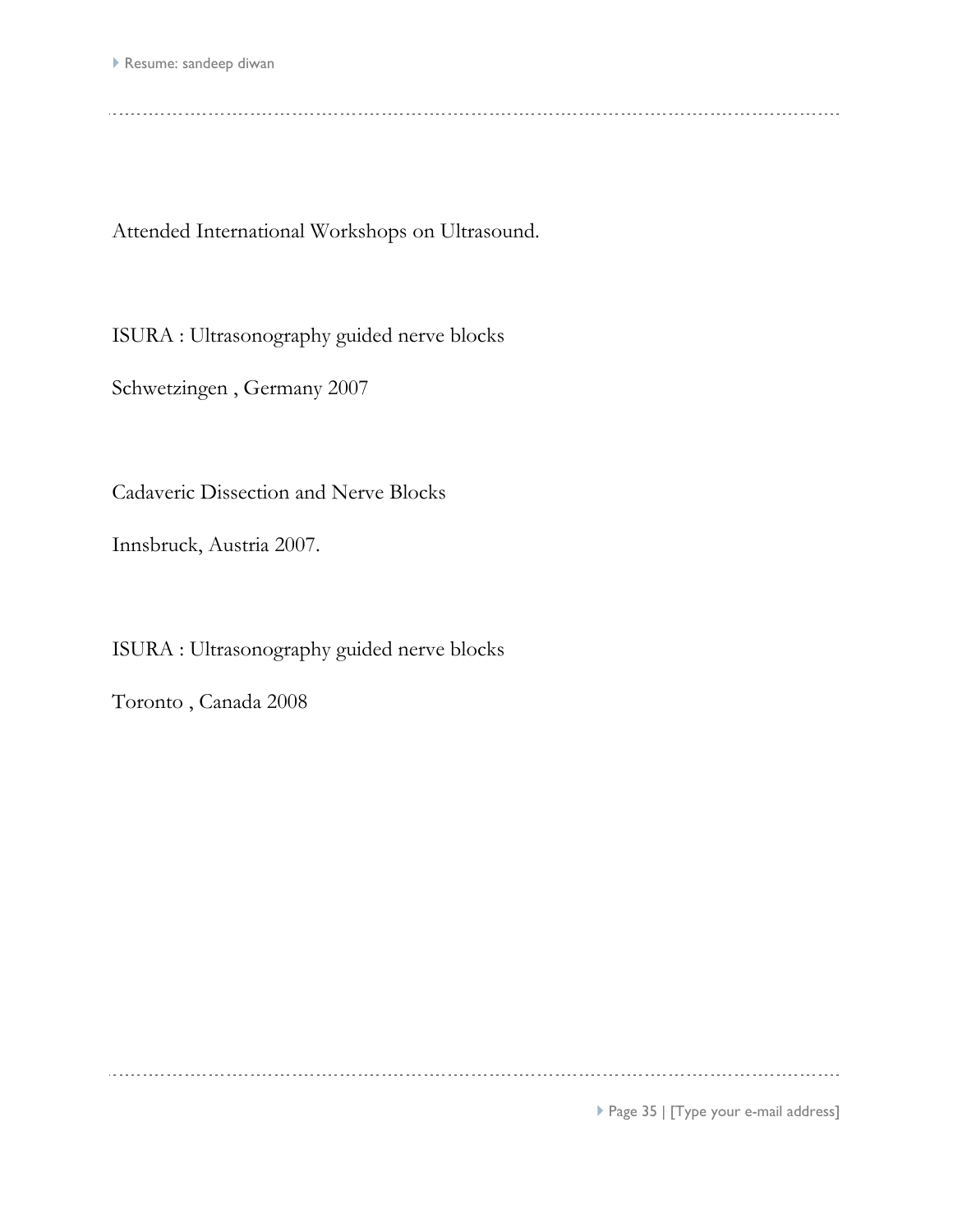Contributions towards Book.

1.Principles of Anesthesia Edited by Dr Satish Deshpande

Topics:

Regional Anesthesia.

Intravenous Regional Anesthesia.

2. Text Book of Orthopaedics Edited by Dr G S Kulkarni

Topics:

A . Plexus and Nerve blocks.

- B . Complex Regional Pain Syndrome.
- C . Anesthesia in Paediatric Orthopaedics.

Page 36 | [Type your phone number]